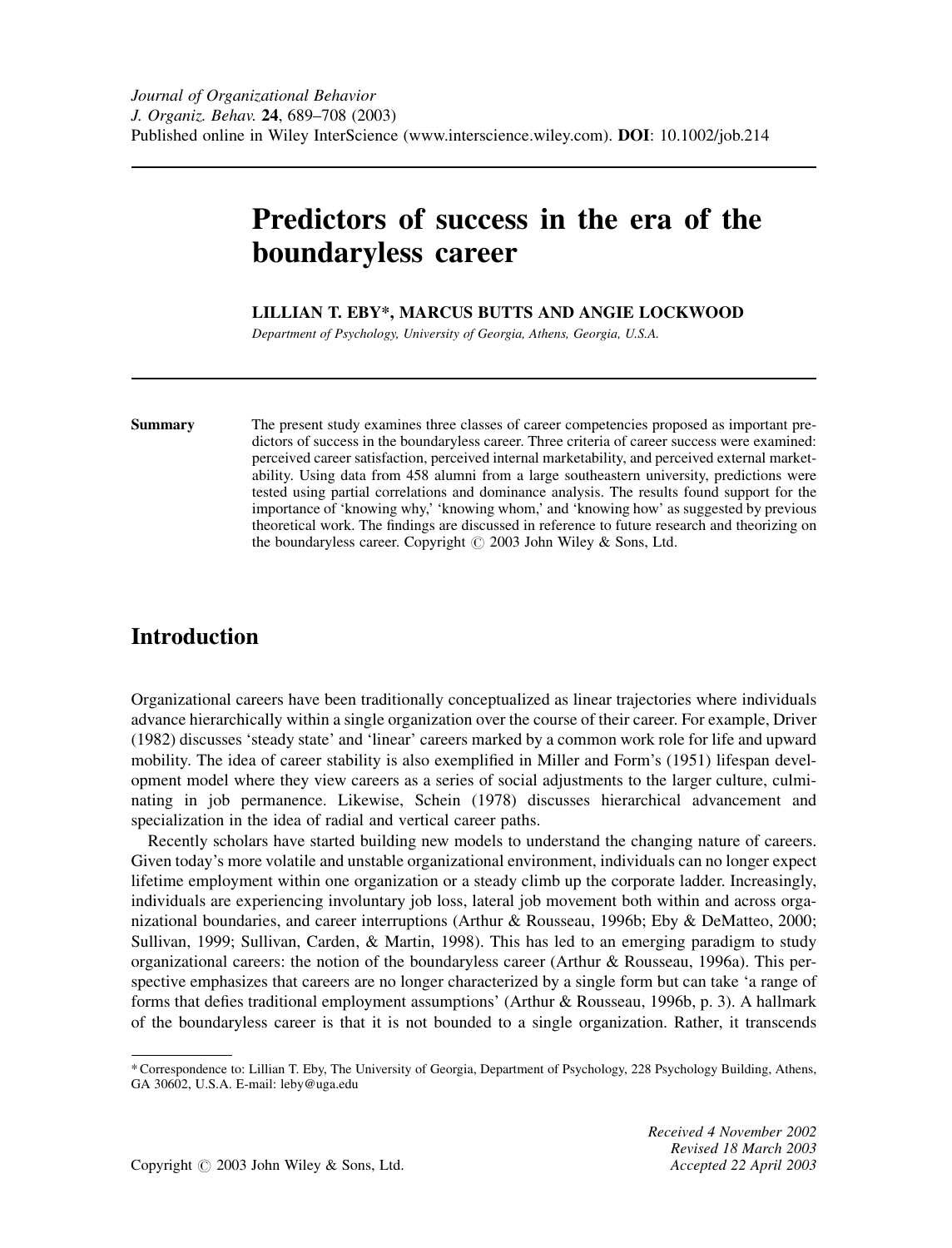organizational memberships and consists of sequences of experiences across both organizations and jobs (Goffee & Jones, 2000; Peiperl, Arthur, & Anand, 2002).

While the idea of the boundaryless career has garnered substantial interest (e.g., the *Journal of* Organizational Behavior and Group and Organization Management both devoted special issues to the topic and numerous books have been written on the subject), little empirical research exists. A notable gap in the literature is examining the factors that are important for success in the boundaryless career. As such, the present study examines the predictors of success in the boundaryless career. Consistent with writing on the topic (Arthur & Rousseau, 1996b; Mirvis & Hall, 1996; Parker & Arthur, 2000), we use a tripartite operationalization of career success that includes an indicator of psychological success, perceived marketability within one's organization, and perceived marketability in the external marketplace. The selection of predictors was guided by writing on the boundaryless career which stresses the importance of 'knowing why,' 'knowing whom,' and 'knowing how' (Arthur, Inkson, & Pringle, 1999; DeFillippi & Arthur, 1994; Jones & Lichtenstein, 2000; Parker & Arthur, 2000). This study also investigates the relative importance of these three classes of predictors in understanding career success. By accomplishing these objectives we provide the first empirical test of recent theorizing about the predictors of success in the era of the boundaryless career.

# Success in the Boundaryless Career

In the boundaryless career the emphasis is on inter-firm mobility and unpredictability (Arthur  $\&$ Rousseau, 1996b; Sullivan, Carden, & Martin, 1998). As such, it is suggested that scholars expand their conceptualizations of career success beyond those typically studied (e.g., promotions, salary) while simultaneously de-emphasizing external or objective measures of success (Parker & Arthur, 2000). For example, Hall and colleagues (Hall, 1976; Hall & Mirvis, 1996; Mirvis & Hall, 1994, 1996) discuss the importance of psychological success as a criterion by which to judge career achievement. This represents 'a feeling of pride and personal accomplishment that comes from knowing that one has done one's personal best' (Hall & Mirvis, 1996, p. 26). Likewise, Parker and Arthur (2000) discuss the 'intelligent subjective career' (p. 101), emphasizing that how one feels about his or her career accomplishments is more important than external or tangible indicators like salary growth. The construct of perceived career success captures such feelings of satisfaction and accomplishment of one's career (Seibert, Crant, & Kramier, 1999) and is examined in the present study.

It is also argued that individual marketability is an important criterion of career success (Arthur & Rousseau, 1996b). With jobs and career patterns being less long term and stable, individuals who are successful are those who are able to remain value-added to their present employer and are viewed as marketable by other organizations (Bird, 1994; Sullivan, et al., 1998). This suggests that perceived internal marketability (beliefs that one is valuable to his or her current employer) and perceived external marketability (beliefs that one is valuable to other employers) are two additional indicators of career success.

## Predictors of success in the boundaryless career

Writing on the boundaryless career suggests three classes of variables, referred to as career competencies, which should predict success. The first is 'knowing why' and it 'answers the question of ''why'' as it relates to career motivation, personal meaning, and identification' (DeFillippi & Arthur, 1994,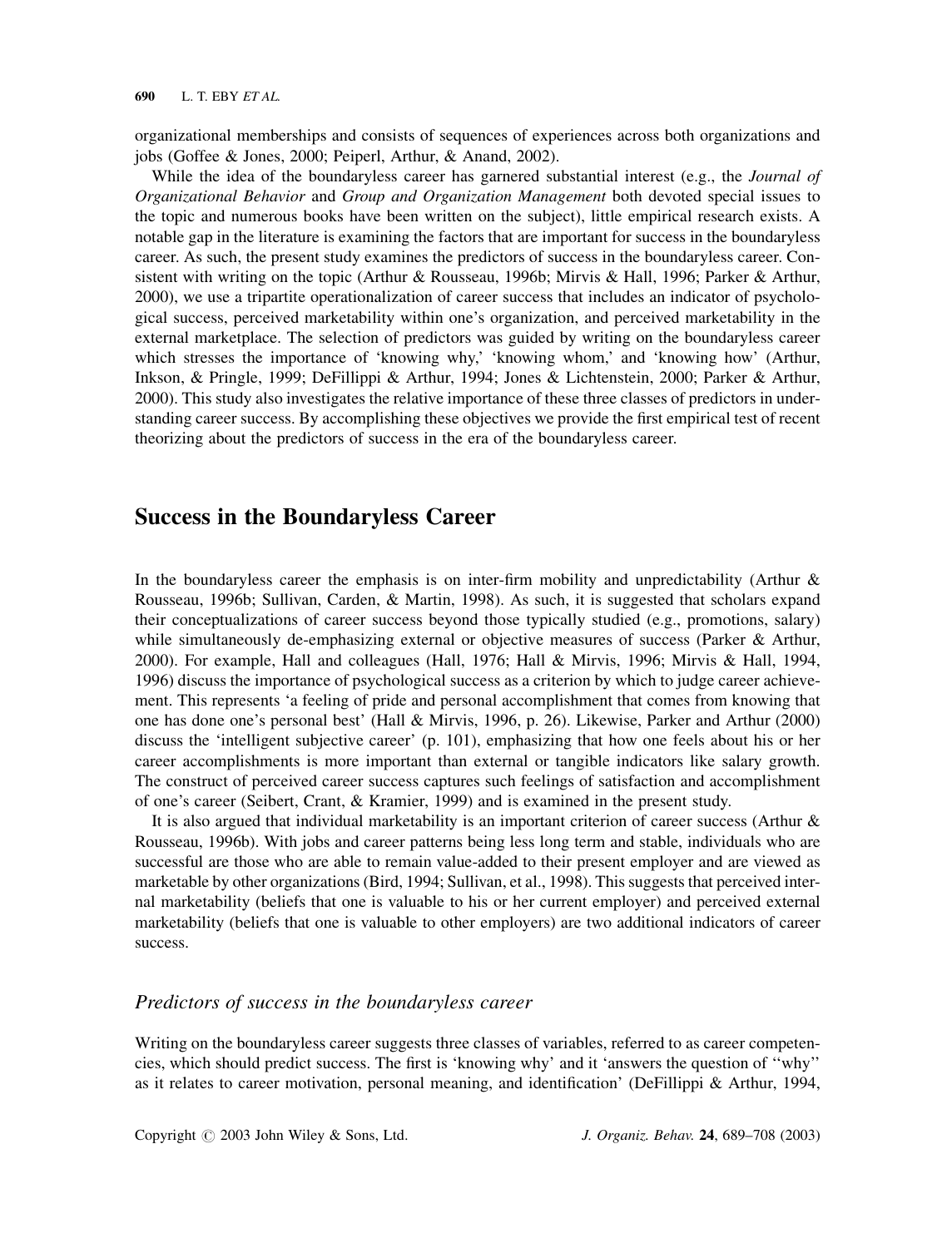p. 117). This competency is associated with an individual's motivational energy to understand oneself, explore different possibilities, and adapt to constantly changing work situations (Arthur et al., 1999). 'Knowing why' also allows individuals to decouple their identity with their employer and remain open to new possibilities and career experiences (Arthur et al., 1999; Bridges, 1994; Mirvis & Hall, 1994).

In the present study we examine three 'knowing why' variables as predictors of success. The first variable is career insight and it captures the extent to which one has realistic career expectations, knowledge of one's strengths and weaknesses, and specific career goals (London, 1993; Noe, Noe, & Bachhuber, 1990). It reflects the arousal component of career motivation and is conceptually similar to goal clarity, social perceptiveness, future orientation, and realism of expectations (London, 1983; Noe et al., 1990). Given these characteristics, individuals high on career identity are expected to enact careers where investments made in their company, occupation, industry, and social arena (e.g., friends, non-work activities) complement their professional goals (Arthur et al., 1999). Such investments should in turn enhance one's perception of career success and marketability, both inside and outside the organization.

A second 'knowing why' variable is proactive personality. This refers to a dispositional tendency toward proactive behavior. Highly proactive individuals identify opportunities and take action on them, demonstrate initiative, and persevere in the face of setbacks (Bateman & Crant, 1993). These characteristics should facilitate success in the boundaryless career due to the increased need to adjust to ever-changing work conditions, take personal responsibility for one's career, and build personal networks (Hall & Associates, 1996). The personality characteristic of openness to experience is examined as a third 'knowing why' competency. Individuals high on this trait tend to be imaginative, curious, broad-minded, and active (Barrick & Mount, 1991). They also seek out new experiences and are willing to entertain new ideas (Costa & McCrae, 1992). With the reality of less stable employment and the need to constantly be on the lookout for ways to build new skill sets, it is expected that openness to experience will be important in predicting success in the boundaryless career.

Hypothesis 1: The 'knowing why' predictors of proactive personality, openness to experience, and career insight will be positively related to perceived career success.

Hypothesis 2: The 'knowing why' predictors of proactive personality, openness to experience, and career insight will be positively related to perceived internal marketability.

Hypothesis 3: The 'knowing why' predictors of proactive personality, openness to experience, and career insight will be positively related to perceived external marketability.

The second career competency is 'knowing whom.' This refers to career-related networks and contacts (Arthur et al., 1999; DeFillippi & Arthur, 1994), including relationships with others on behalf of the organization (e.g., suppliers, customers) and personal connections (e.g., professional and social acquaintances) (Parker & Arthur, 2000). The major benefits of 'knowing whom' are that they represent a resource for expertise, reputation development, and learning (Arthur, 1994; DeFillippi & Arthur, 1994; Hirsch, 1987; Lado, Boyd, & Wright, 1992; Parker & Arthur, 2000). 'Knowing whom' also provides access to new contacts and possible job opportunities (Arthur, 1994). The result of investing in this career competency is the development of 'career communities,' networks which provide venues for career support and personal development (Parker & Arthur, 2000, p. 105).

Three 'knowing whom' predictors are examined in the present study. The first is experience in a mentoring relationship. Mentoring relationships are important developmental experiences for individuals and valuable sources of learning (Kram, 1985). Mentors can also provide access and visibility to protégés both directly, by exposing them to important people within and outside the organization, and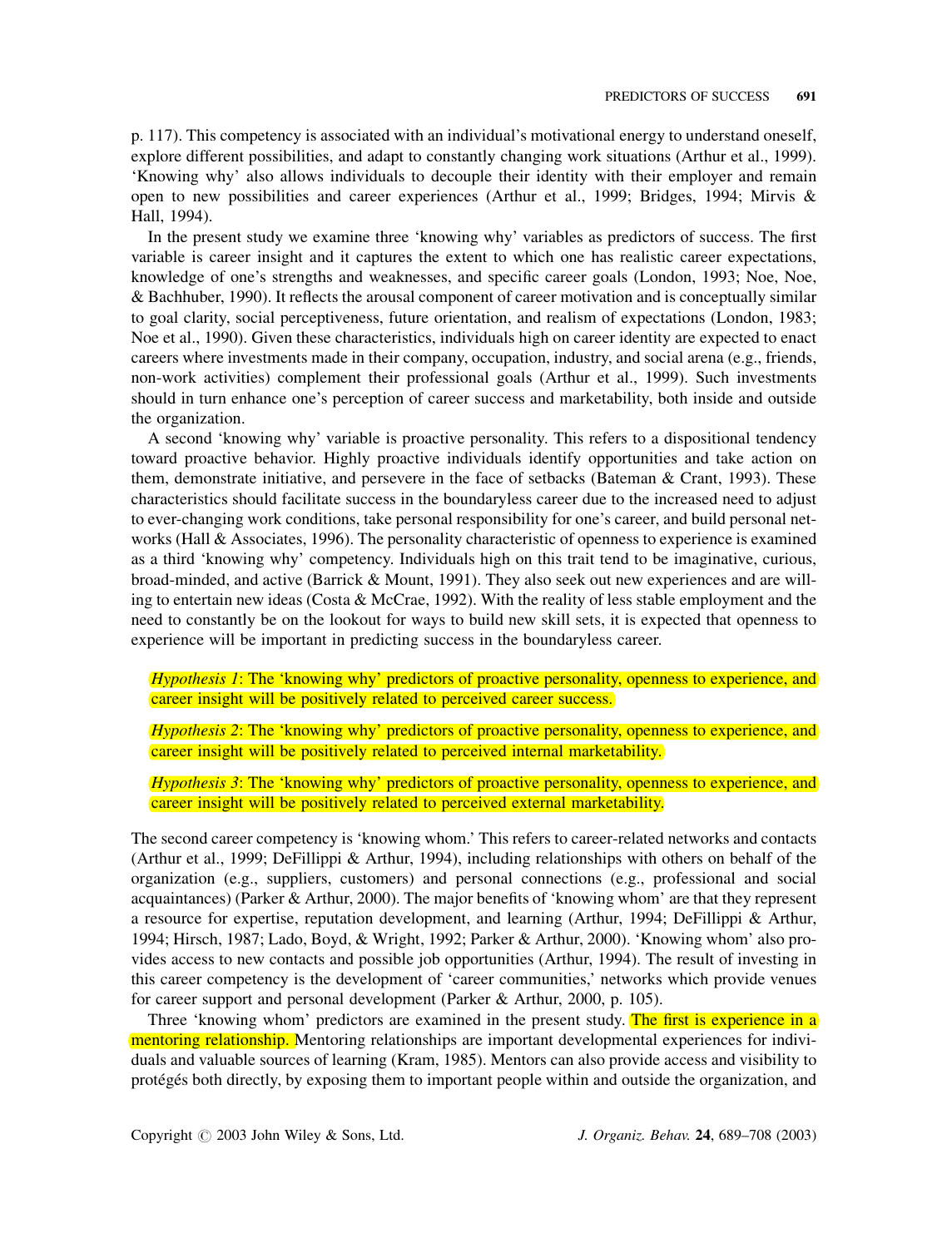indirectly, by providing challenging assignments, which facilitate additional contact networks (Kram, 1985). The other two predictors assess the extensiveness of networks within and outside the organization. Networks are considered essential elements of success in the boundaryless career for several reasons. With less job security among today's workers, individuals need to be well connected within their company as well as look outside the organization for support and developmental assistance (Arthur & Rousseau, 1996a; DeFillippi & Arthur, 1996; Higgins & Kram, 2001). Rapidly changing technology also means that maintaining up-to-date skills is increasingly important, yet also difficult. Networking inside and outside the organization can help individuals stay on top of new developments and approaches (Higgins & Kram, 2001). We predict that both internal and external networking is important since it provides non-redundant sources of support (Raider & Burt, 1996).

Hypothesis 4: The 'knowing whom' predictors of experience with a mentor, internal networks, and external networks will be positively related to perceived career success.

Hypothesis 5: The 'knowing whom' predictors of experience with a mentor, internal networks, and external networks will be positively related to perceived internal marketability.

Hypothesis 6: The 'knowing whom' predictors of experience with a mentor, internal networks, and external networks will be positively related to perceived external marketability.

The final category of career competencies is 'knowing how.' This refers to career-relevant skills and job-related knowledge which accumulate over time and contribute to both the organization's and the individual's knowledge base (Arthur et al., 1999; Bird, 1996; DeFillippi & Arthur, 1996). Two things make 'knowing how' unique from traditional discussions of human capital (e.g., education, training). The first is the emphasis on developing a broad and flexible skill base which is transportable across organizational boundaries. In addition there is an emphasis on occupational learning rather than jobrelated learning (DeFillippi & Arthur, 1996; Gunz, Evans, & Jalland, 2000).

The development of skills is enhanced when individuals are oriented toward continuous learning (DeFillippi & Arthur, 1996). A construct which reflects this propensity to engage in skill-enhancing opportunities and immersion in professional activities is career identity (London, 1993; Noe et al., 1990). It reflects the 'directional component of career motivation' (Noe et al., 1990, p. 341). As such, those high on career identity should spend time and energy developing skills and competencies which should increase his or her net worth both within and outside the organization (Arthur et al., 1999). This construct is unique from 'knowing why' in that the emphasis is on opportunity development in terms of job-related skills and professional development rather than self-awareness or a general willingness to try new things.

Hypothesis 7: The 'knowing how' predictors of career/job-related skills and career identity will be positively related to perceived career success.

Hypothesis 8: The 'knowing how' predictors of career/job-related skills and career identity networks will be positively related to perceived internal marketability.

Hypothesis 9: The 'knowing how' predictors of career/job-related skills and career identity will be positively related to perceived external marketability.

In addition to knowing which specific variables predict success in the boundaryless career, it is also important to understand the relative importance of these three classes of career competencies in predicting career success. This will provide insight into how an individual should invest his or her time in preparing for a boundaryless career. It will also guide researchers interested in developing new frameworks, and augmenting existing ones, to understand modern careers.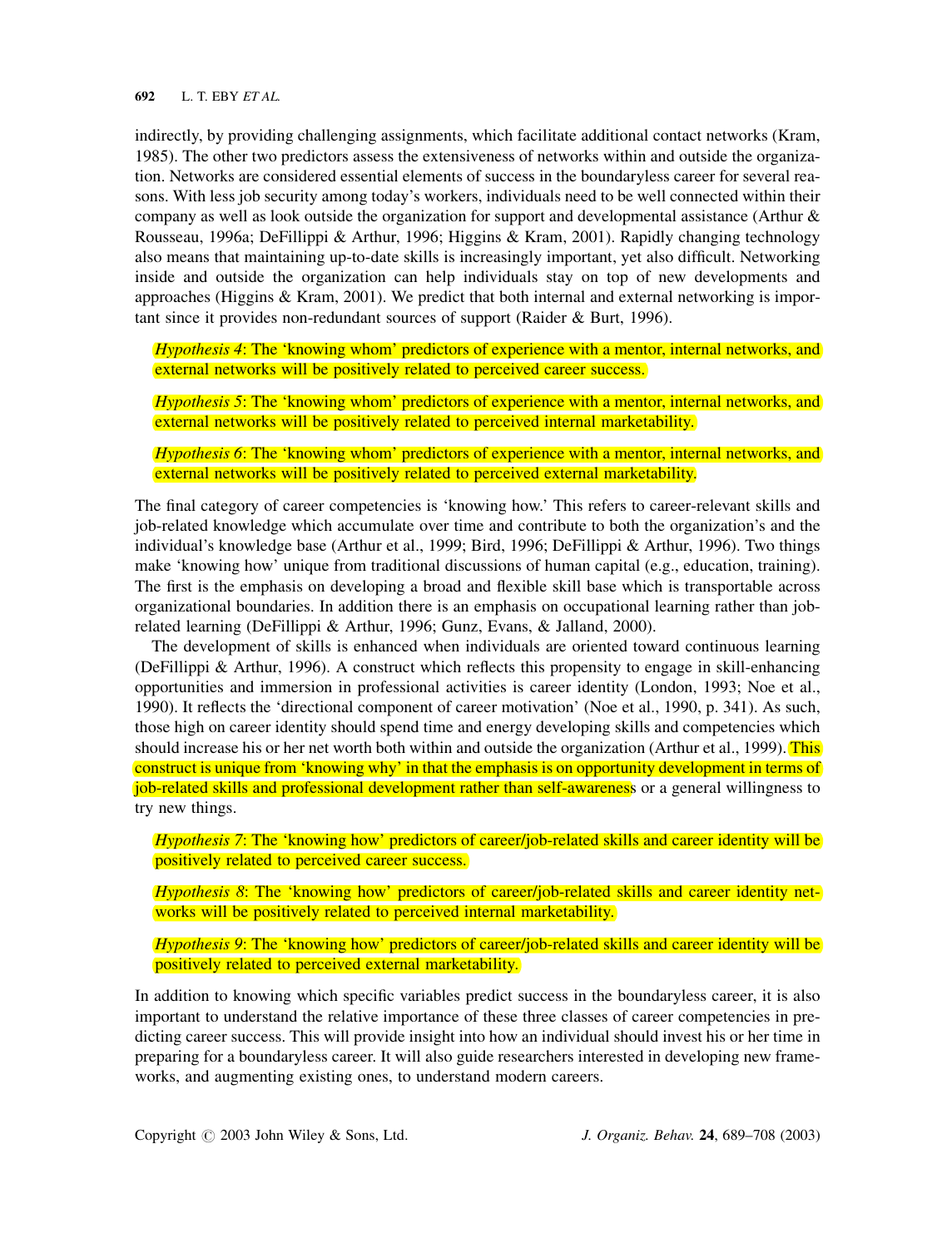# Predictors of Success in the Era of the Boundaryless Career

### The Setting

The study was conducted with alumni who graduated in 1995 from a major land-grant university in the southeast. The university was established in 1785 and is the state's flagship institution of higher education. It is also the state's oldest, most comprehensive, and most diversified institution of higher education. The university offers baccalaureate, master's, doctoral and professional degrees in the arts, humanities, social sciences, biological sciences, physical sciences, agricultural and environmental sciences, business, environmental design, family and consumer sciences, forest resources, journalism and mass communication, education, law, pharmacy, social work, and veterinary medicine. The University has enrollment of over 30 000 undergraduate and graduate students and attracts students nationally and internationally as well as from within the state. U.S. News & World Report magazine ranks this university 20th on its 2000 list of 50 top public universities, based on factors such as academic reputation, student retention, faculty resources, student selectivity and financial resources.

### The Economy and Job Market from 1995–2001

According to the Bureau of Labor Statistics (BLS), the gross domestic product (GDP) grew at an annual rate of 3.2% during the 90's and is expected to increase to an average annual rate of 3.4% over the next ten years (2000–2010). The unemployment rate for the college educated workforce steadily declined from the mid 90's until the first quarter of 2001, when unemployment rates skyrocketed and have been steadily increasing ever since. Median job tenure from the mid 90's to 2001 decreased from 5 years to 4.7 years. During the mid 90's, many companies were downsizing and increasingly outsourcing their secondary business functions. The expansion of business to the internet also perpetuated that trend. Meanwhile, demand for jobs in the computer processing and health services industries have been on the rise since the late 90's and will continue to increase in the near future. The first three years of the 21st century have been mired by corporate scandals and questionable accounting practices (e.g., Enron, Worldcom), as well as economic uncertainty resulting from the attacks on 9/11.

### Participating alumni

Alumni who participated in the study were highly educated and represented a wide range of majors and colleges within the university setting. These included the hard sciences (e.g., biology, chemistry), soft sciences (e.g., psychology, sociology), education (e.g., health promotion), business (e.g., finance, accounting), the humanities (e.g., philosophy), and agriculture (e.g., poultry science). The most well represented majors included psychology (4.9%), English (4.4%), and early childhood education (4.2%). Very few study participants were from the areas of agriculture, drama and arts, and environmental design. At least one major was represented from every college within the university. In addition, all study participants were in the early career stage as described by career theorists (e.g., Greenhaus et al., 1990; Feldman, 1988). This is important because unique career-related issues face individuals at different career stages. Those in the early career deal primarily with establishing a sense of professional identity and achieving early career successes (e.g., challenging assignments, promotions, job transfers). Finally, while study participants were living and working throughout the United States, most of the alumni were currently residing in the southeast. These sample characteristics should be kept in mind when generalizing our findings to other populations.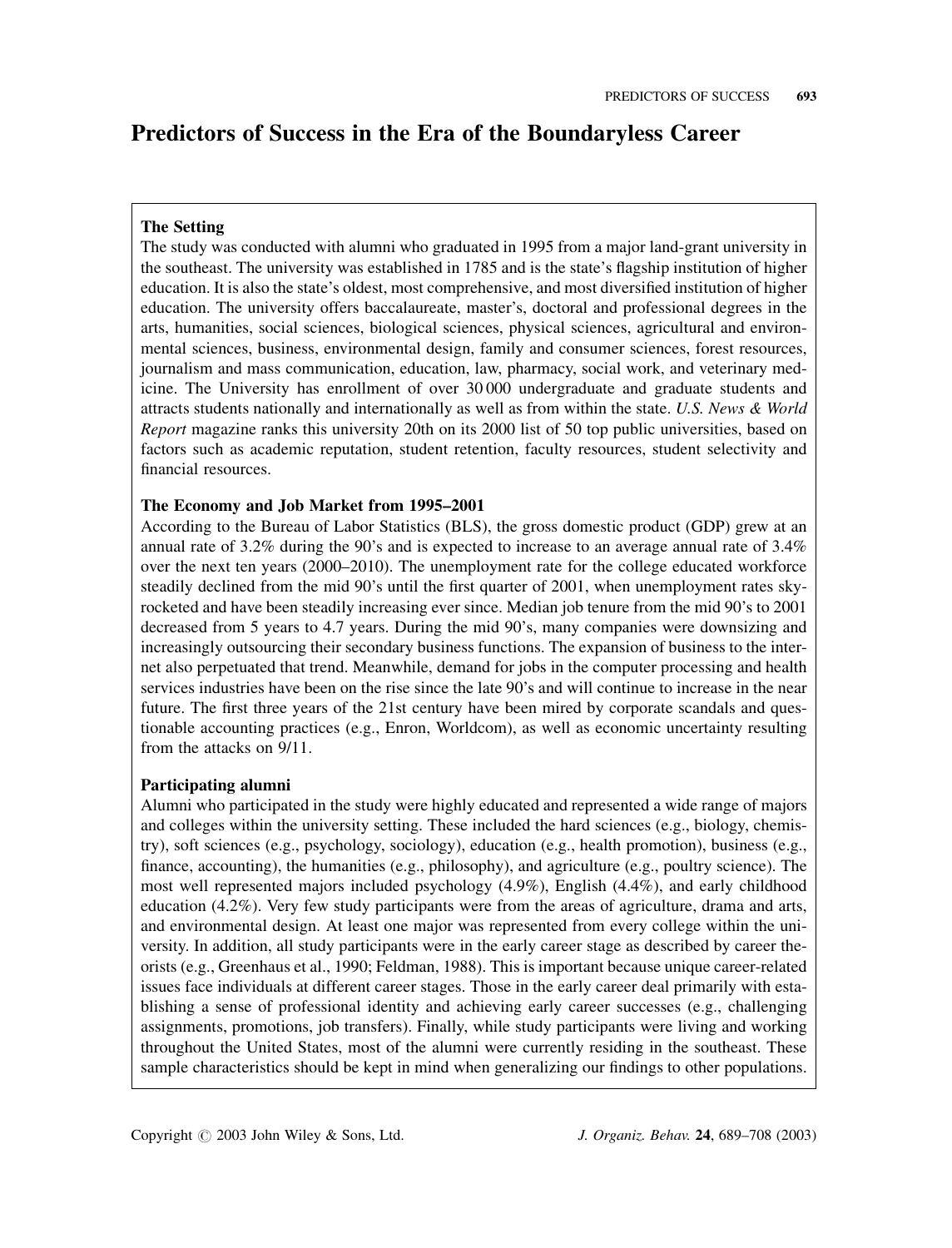## Participants and procedure

A survey was sent to 2250 alumni of a large southeastern university who graduated in 1995. Surveys were sent to participants' home addresses along with a self-addressed stamped envelope to return completed surveys. Following Dillman's (2000) suggestion, both a pre-notification postcard and a followup postcard were also sent to each participant. Four hundred and fifty-eight completed surveys were returned and an additional 201 surveys were returned as undeliverable. In estimating a response rate it is important to note that we were not able to target employed graduates, yet our survey was only applicable to these individuals. Thus, our response rate of 29 per cent is a conservative estimate since it does not take into account those individuals sampled who were involuntarily or voluntarily unemployed. Due to missing data our sample size ranges from 396 to 411 for subsequent analyses. Sample characteristics are shown in Table 1.

To assess non-response bias we compared characteristics of the total sample sent surveys to those who returned completed surveys. These comparisons suggested that study participants were highly similar to the total sample in terms of gender (respondents 56 per cent female; total sample 52 per cent female), age (respondents 41 per cent 27–29 years old and 54 per cent 30–39 years old; total sample 37 per cent 27–29 years old and 59 per cent 30–39 years old), and race (respondents 96 per cent Caucasian; total sample 93 per cent Caucasian). These comparisons suggest that non-response bias is not likely to be a concern in the present study.

| Variable                      | Frequency      | Mean      | <b>SD</b> |
|-------------------------------|----------------|-----------|-----------|
| Organizational tenure         |                | 4.63      | 4.37      |
| Job tenure                    |                | 3.58      | 2.44      |
| Age                           |                | 30.83     | 4.78      |
| Pay                           |                | 61 182.45 | 62893.93  |
| Gender $(N=408)$              |                |           |           |
| Female                        | 229            |           |           |
| Male                          | 179            |           |           |
| Education level $(N = 407)$   |                |           |           |
| Bachelors degree              | 285            |           |           |
| Masters degree                | 92             |           |           |
| Doctorate or equivalent       | 30             |           |           |
| Job type $(N=405)$            |                |           |           |
| Executive/managerial          | 89             |           |           |
| Professional specialty        | 203            |           |           |
| Technician                    | 7              |           |           |
| Sales                         | 41             |           |           |
| Clerical/administrative       | 13             |           |           |
| Protective services           | 3              |           |           |
| Transportation operative      | $\overline{c}$ |           |           |
| Service                       | $\overline{4}$ |           |           |
| Production/craft              | 3              |           |           |
| Machine operator/inspector    | 38             |           |           |
| Other                         | 2              |           |           |
| Organization size $(N = 405)$ |                |           |           |
| Less than 50                  | 123            |           |           |
| $50 - 100$                    | 58             |           |           |
| $101 - 250$                   | 44             |           |           |
| $251 - 500$                   | 32             |           |           |
| Over 500                      | 148            |           |           |

Table 1. Sample characteristics: frequencies, means, and standard deviations

Copyright  $\odot$  2003 John Wiley & Sons, Ltd. J. Organiz. Behav. 24, 689–708 (2003)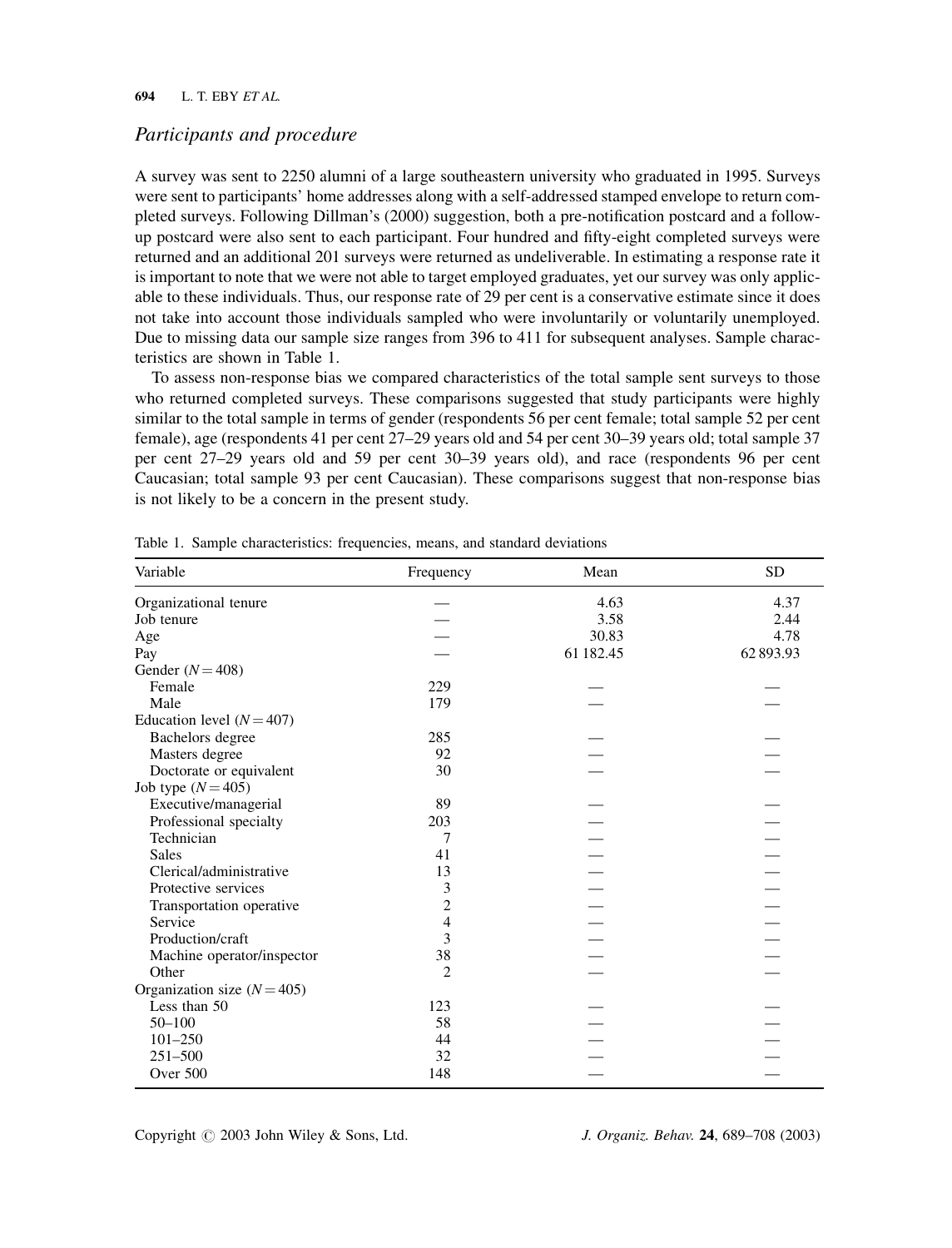#### Criteria

Perceived career success was measured using Greenhaus et al's. (1990) five-item measure (sample item: 'I am satisfied with the success that I have achieved in my career'). Coefficient alpha for this measure was 0.91. Perceived internal marketability and was measured with three items adapted from Johnson (unpublished, University of Georgia, 2001) (i.e., 'My company views me as an asset to the organization,' 'Given my skills and experience, the company that I work for views me as a value-added resource,' 'There are many opportunities available for me in my company,' alpha  $= 0.73$ ). Perceived external marketability was measured by three similar items adapted from Johnson (unpublished, 2001) (i.e., 'I could easily obtain a comparable job with another employer,' 'There are many jobs available for me given my skills and experience,' 'Given my skills and experience, other organizations view find me as a value-added resource,' alpha  $= 0.74$ ). To assess the dimensionality and uniqueness of these three criteria, a principal components factor analysis with oblique rotation was conducted. A threefactor solution was obtained with items loading on the appropriate, a priori factor. All criteria measures were rated on a five-point Likert-type scale, ranging from strongly disagree to strongly agree.

### 'Knowing why' predictors

Proactive personality was measured using Bateman and Crant's  $(1993)$  10-item scale (alpha = 0.89, sample item: 'I am always looking for better ways to do things'). Openness to experience was assessed using Saucier's (1994) Mini-Markers Set. The measure consists of eight adjectives associated with openness to experience (e.g., creative, imaginative) and the respondent indicates the extent to which each adjective accurately describes him or herself using a five-point Likert-type scale ranging from 'completely inaccurate' to 'completely accurate' (alpha  $= 0.79$ ). Mauer and Tarulli's (1994) three-item measure was used to assess career insight (alpha  $= 0.68$ ; sample item: 'I have specific career goals and plans'). Proactive personality and career insight were measured using a five-point Likert-type scale  $(1 =$  strongly disagree to  $5 =$  strongly agree).

### 'Knowing whom' predictors

Whether or not the respondent had experience as a protégé was assessed by the following question: 'One type of work relationship is a mentoring relationship. A mentor is generally defined as a higher-ranking, influential individual in your work environment who has advanced experience and knowledge and is committed to providing upward mobility and support in your career. Your mentor may or may not be in your organization, and he/she may or may not be your immediate supervisor. Have you ever had a mentor?' Responses were dummy coded such that  $1 =$  no and  $2 =$  yes, with 59 per cent of study respondents reporting experience with a mentor. Breadth of networks within the organization (internal networks) was assessed using a three-item Likert-type measure developed for the present study (i.e., 'Co-workers say that I know a lot of people within the organization,' 'I am well connected within the organization,' 'I have a lot of contacts within the organization,' alpha  $= 0.93$ ). Breadth of networks outside the organization was measured with a four-item Likert-type measure (i.e., 'I have extensive contacts within the industry in which I work, 'Co-workers say that I know a lot of people outside the organization,' 'I regularly network with individuals outside of my organization,' 'I do not have many professional contacts' (reverse scored), alpha  $= 0.80$ ). A principal components factor analysis using oblique rotation was conducted on these two newly developed network measures. Results supported the two dimensions of internal and external networks in that two factors emerged with eigenvalues greater than 1.0 and all items loaded on their a priori factor and had no meaningful cross-loadings. Both network measures were scaled using a five-point Likert-type scale  $(1 =$  strongly disagree to  $5 =$  strongly agree).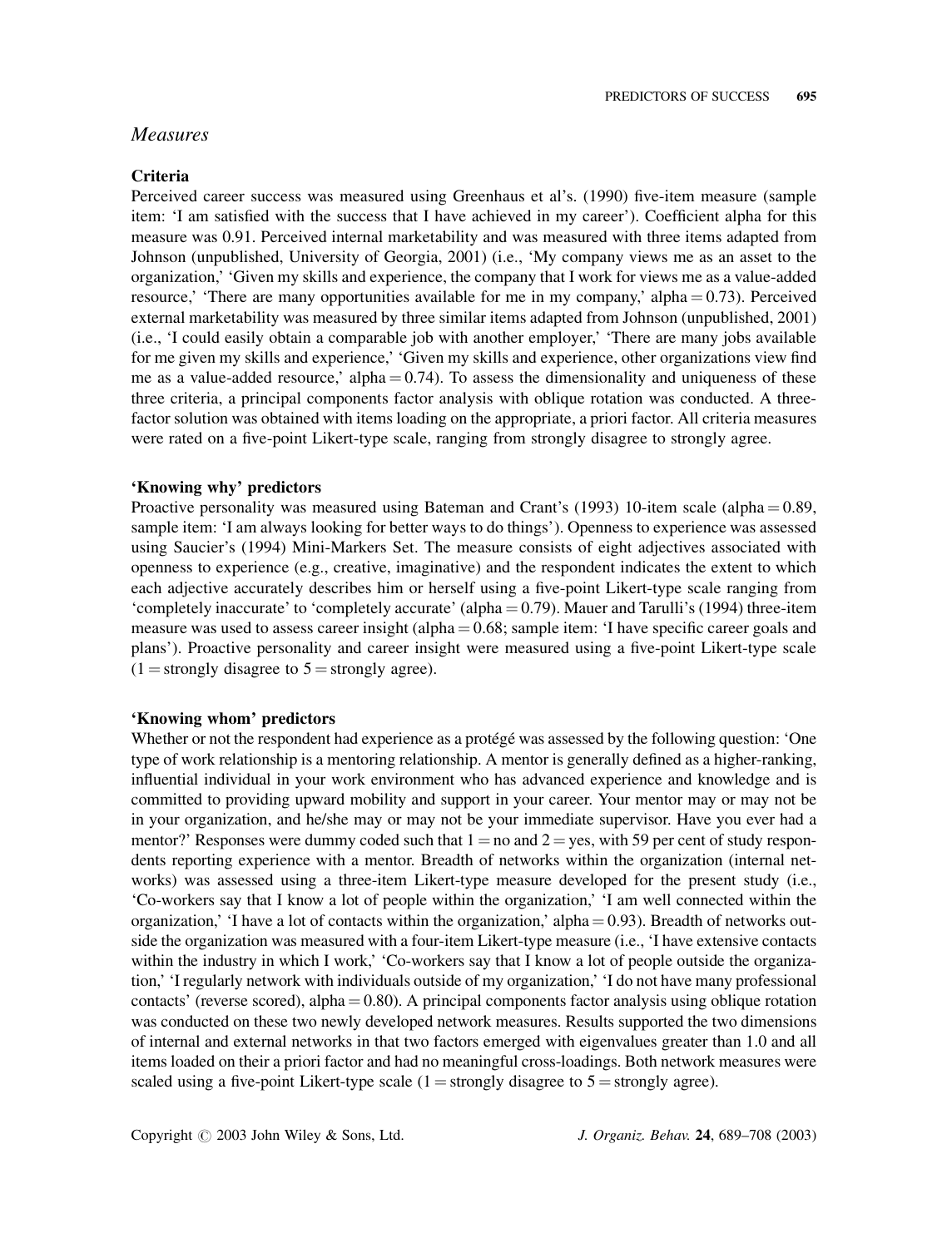#### 'Knowing how' predictors

Career/job-related skills were measured with five items developed for the present study (i.e., 'I seek out opportunities for continuous learning in my career,' 'I have a diversified set of job related skills,' 'I remain current on the trends and development in my profession,' 'I seek out training and development opportunities,' 'I constantly update my job-related skills'; alpha  $= 0.86$ ). Four items from Noe et al.'s (1990) measure were used to assess career identity (alpha  $= 0.70$ ; sample item: 'I have joined professional organizations related to my career goals'). Both were measured using a five-point Likert-type scale (1 = strongly disagree to  $5$  = strongly agree).

#### Control variables

Several control variables are used in the present study. Since age, education, and pay may be related to perceptions of career success these variables are controlled in all subsequent analyses. Likewise, perceptions of internal and external marketability may vary based on the type of job an individual has (dummy coded), his/her job tenure (measured in years), and the size of the company (measured by the number of employees). Thus, these variables are also treated as control variables.

# **Results**

Means, standard deviations, and zero-order correlations among study variables are shown in Table 2. Tests of Hypothesis 1–9 appear in Table 3, which presents the relationship between each predictor and each of the three criterion measures partialling out (controlling for) age, education, pay, job type, job tenure, and organization size. As shown in Table 3, Hypotheses 1–3 are fully supported; proactive personality, openness to experience, and career insight are all significantly related to perceived career success, perceived internal marketability, and perceived external marketability. Hypotheses 4 and 5 are partially supported (see Table 3). Internal and external networks are significantly related to all three criteria, whereas experience with a mentor is not significantly related to either criterion. Hypothesis 6 is fully supported (see Table 3); all three 'knowing whom' predictors are related to perceived external marketability. Finally, Hypotheses 7–9 are fully supported. Both career/job-related skills and career identity are related to all three criteria of success in the boundaryless career (see Table 3).

A second objective of the current study is to determine the relative importance of the three classes of variables ('knowing why,' 'knowing whom,' 'knowing how') in predicting perceived career success, perceived internal marketability, and perceived external marketability, respectively. Dominance analysis (Budescu, 1993) was used to make this determination. While conducted within a hierarchical regression framework, dominance analysis is an alternative analytic strategy that assesses the relative importance of more than one set of variables to prediction. The advantage of dominance analysis is that it overcomes the primary limitation of hierarchical regression, namely the residualization approach to assessing the usefulness or importance of a set of variables to prediction (see Darlington, 1968). In the typical regression approach, the importance of a set of variables is dependent upon that variable's unique contribution to prediction after partialling out any variance shared with variables entered previously in the hierarchical sequence. This can be problematic when variables are intercorrelated and when the order of entry of sets of variables is not clearly specified by theory (Cohen & Cohen, 1983). Thus, different results are obtained depending on the order in which sets of variables are entered. To deal with this limitation dominance analysis computes the average variance accounted for by each variable set by examining all possible combinations of sets in a regression sequence.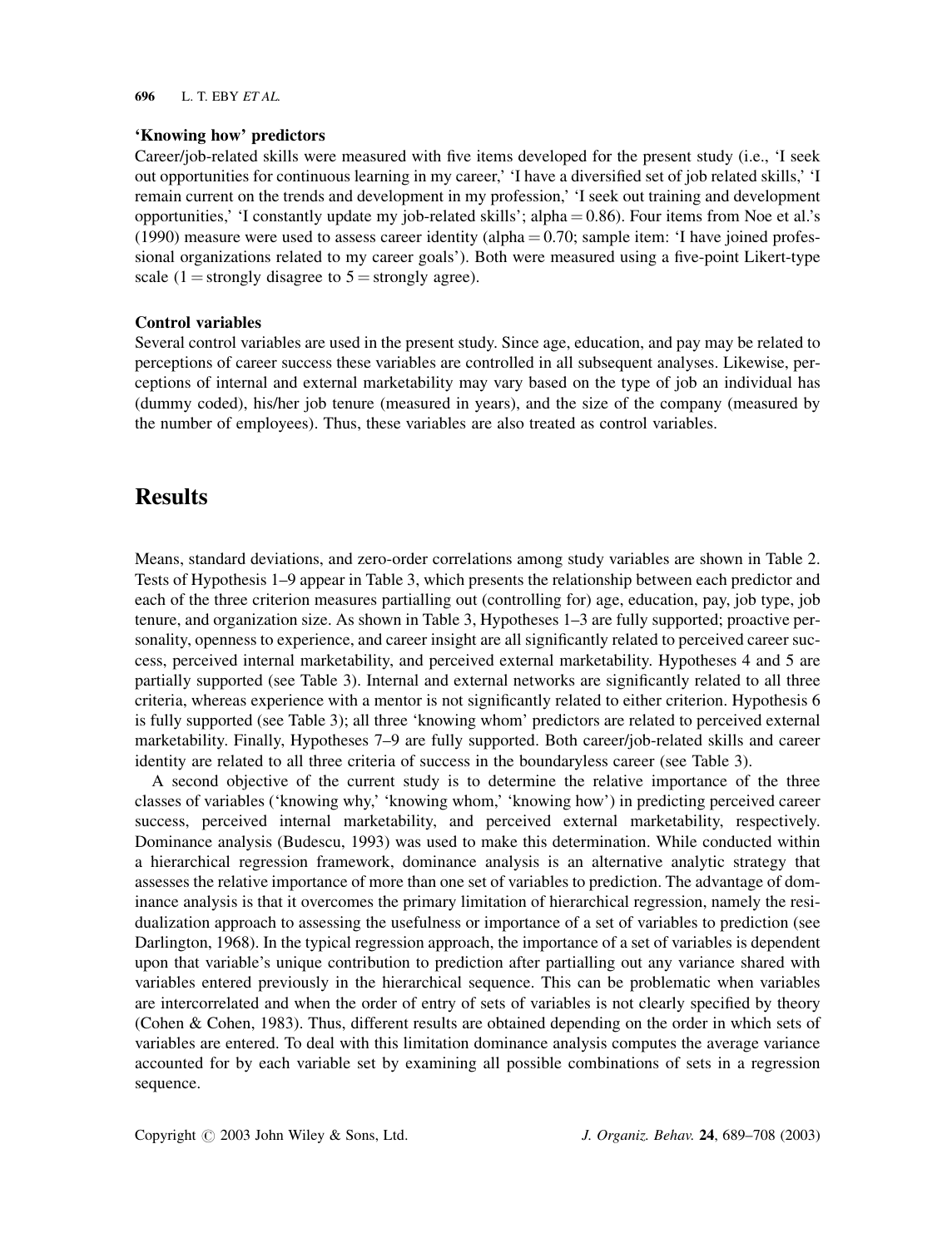|                                                                                                       |            |                       |                                                       |                                                                                                                                          |                                             |   | Correlations                                                                  |                    |                               |                         |                    |                  |  |
|-------------------------------------------------------------------------------------------------------|------------|-----------------------|-------------------------------------------------------|------------------------------------------------------------------------------------------------------------------------------------------|---------------------------------------------|---|-------------------------------------------------------------------------------|--------------------|-------------------------------|-------------------------|--------------------|------------------|--|
|                                                                                                       | Z          | SD                    |                                                       | $\mathbf{\Omega}$                                                                                                                        | 3                                           | 4 | $\sqrt{2}$                                                                    | $\circ$            |                               | ${}^{\circ}$            | $\circ$            |                  |  |
| Predictor variables                                                                                   |            |                       |                                                       |                                                                                                                                          |                                             |   |                                                                               |                    |                               |                         |                    |                  |  |
| 1. Proactive personality                                                                              |            |                       |                                                       |                                                                                                                                          |                                             |   |                                                                               |                    |                               |                         |                    |                  |  |
|                                                                                                       |            |                       |                                                       |                                                                                                                                          |                                             |   |                                                                               |                    |                               |                         |                    |                  |  |
| 2. Openness to experience<br>3. Career insight<br>4. Experience with a mentor<br>5. Internal networks |            |                       |                                                       |                                                                                                                                          |                                             |   |                                                                               |                    |                               |                         |                    |                  |  |
|                                                                                                       |            |                       |                                                       |                                                                                                                                          |                                             |   |                                                                               |                    |                               |                         |                    |                  |  |
|                                                                                                       |            |                       |                                                       |                                                                                                                                          |                                             |   |                                                                               |                    |                               |                         |                    |                  |  |
| 6. External networks<br>7. Career/job-related skills                                                  |            |                       |                                                       |                                                                                                                                          |                                             |   |                                                                               |                    |                               |                         |                    |                  |  |
|                                                                                                       |            |                       |                                                       |                                                                                                                                          |                                             |   |                                                                               |                    |                               |                         |                    |                  |  |
| 8. Career identity                                                                                    |            | 33882282<br>000000000 | $\frac{1}{1}$<br>0.35<br>0.30<br>0.37<br>0.34<br>0.34 | $\begin{array}{c}\n 1.9^* \\ -0.19^* \\ -0.03 \\ -0.10 \\ -0.19^* \\ -0.19^* \\ -0.19^* \\ -0.19^* \\ -0.19^* \\ -0.14^* \\ \end{array}$ | $\frac{1}{0.07}$<br>0.29*<br>0.35*<br>0.48* |   | $\begin{array}{c} 1.50^* \\ 0.27^* \\ 0.21^* \\ 0.23^* \\ 0.20^* \end{array}$ | $\frac{-}{0.39*}$  | $\frac{1}{62}$                |                         |                    |                  |  |
| Criterion variables                                                                                   |            |                       |                                                       |                                                                                                                                          |                                             |   |                                                                               |                    |                               |                         |                    |                  |  |
| 9. Perceived career success                                                                           |            |                       | 0.27*<br>0.26*<br>0.26*                               | $\begin{array}{c} 0.08 \\ 0.13* \\ 0.13* \end{array}$                                                                                    | $0.41*$<br>$0.33*$<br>$0.28*$               |   |                                                                               | $0.30*$<br>$0.28*$ | $3.39*$<br>$3.32*$<br>$0.45*$ |                         |                    |                  |  |
| 10. Perceived internal mark                                                                           | 555<br>358 | 85<br>0.71<br>0.71    |                                                       |                                                                                                                                          |                                             |   |                                                                               |                    |                               | 0.33*<br>0.28*<br>0.34* | $\frac{1}{0.50}$ * |                  |  |
| 11. Perceived external mark                                                                           |            |                       |                                                       |                                                                                                                                          |                                             |   |                                                                               |                    |                               |                         |                    | $\frac{1}{0.43}$ |  |
| Note: $N = 396 - 411$ . * $p < 0.05$ .                                                                |            |                       |                                                       |                                                                                                                                          |                                             |   |                                                                               |                    |                               |                         |                    |                  |  |

Table 2. Means, standard deviations and correlations among study variables Table 2. Means, standard deviations and correlations among study variables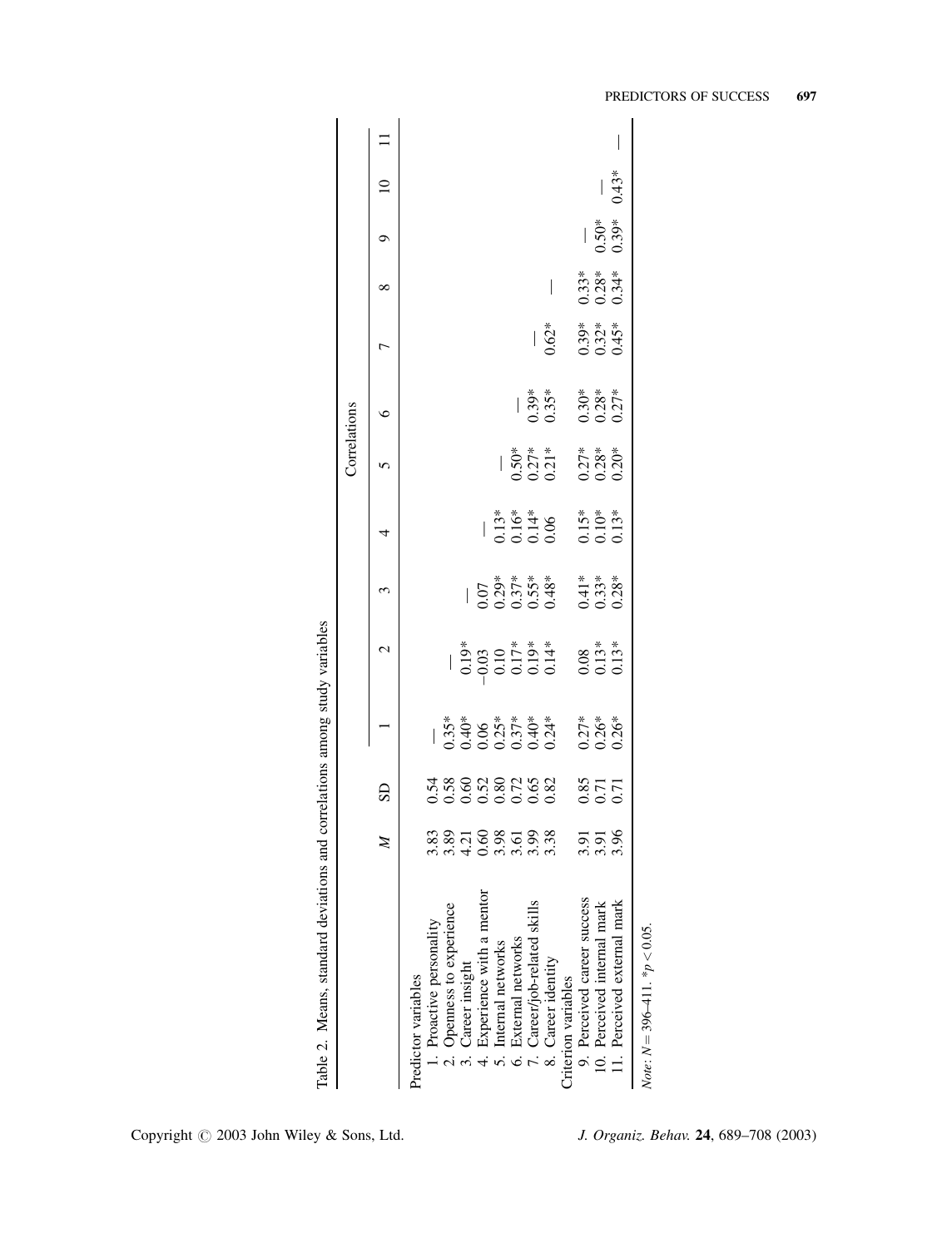|                           | Perceived career<br>success | Perceived internal<br>marketability | Perceived external<br>marketability |
|---------------------------|-----------------------------|-------------------------------------|-------------------------------------|
| 'Knowing why' predictors  |                             |                                     |                                     |
| Proactive personality     | $0.28***$                   | $0.28***$                           | $0.26***$                           |
| Openness to experience    | $0.13*$                     | $0.15**$                            | $0.19***$                           |
| Career insight            | $0.38***$                   | $0.29***$                           | $0.24***$                           |
| 'Knowing whom' predictors |                             |                                     |                                     |
| Experience with a mentor  | 0.10                        | 0.07                                | $0.12*$                             |
| Internal networks         | $0.20***$                   | $0.22***$                           | $0.14**$                            |
| External networks         | $0.24***$                   | $0.21***$                           | $0.23***$                           |
| 'Knowing how' predictors  |                             |                                     |                                     |
| Career/job-related skills | $0.33***$                   | $0.29***$                           | $0.39***$                           |
| Career identity           | $0.27***$                   | $0.22***$                           | $0.24***$                           |

Table 3. Partial correlations between predictors and criteria

Note: Age, education, pay, job type, job tenure, and organization size partialled out from all correlations.  $*_{p}$  < 0.05;  $*_{p}$  < 0.01;  $*_{p}$  < 0.001.

In the present study three dominance analyses were conducted, one for each criterion variable. For each criterion variable the dominance analysis proceeded in two steps, following Budescu's (1993) guidelines. Step 1 consists of computing seven separate regression equations based on all possible ordering of sets of variables and qualitatively assessing the dominance of each set of predictors. In all regression equations the control variables of age, education, pay, type of job, job tenure, and company size were included. Set A represents 'knowing why' predictors of proactive personality, openness to experience, and career insight. Set B represents the 'knowing whom' predictors of experience with a mentor, internal networks, and external networks. Finally, Set C represents the 'knowing how' predictors of career/job-related skills and career identity. Step 2 of the dominance analysis involves a quantitative assessment of the relative importance of each set of predictors (Set A, Set B, Set C). This requires determining the average  $R^2$  for each set of variables, across all possible orderings of sets ( $k = 0, k = 1$ ,  $k = 2$ ; where  $k =$  the number of additional sets taken into account). Through this process an index is derived that represents the average usefulness of a set of predictors (M(Cxi)). From this index one can determine the relative importance of each variable set to prediction (i.e., what percentage of variance is accounted for by each variable set based on the total variance accounted for by the full model).<sup>1</sup>

# Dominance analysis results for perceived career success

Table 4 presents the results of step 1 of the dominance analysis. A qualitative assessment of dominance is determined by comparing each pair of variable sets, across all rows for which both variable sets are non-empty. Examining the first row of Table 4 one can see that Set A (0.2658) is greater than both Set

<sup>&</sup>lt;sup>1</sup> Analyses were also conducted using hierarchical regression with Set A variables entered in step 1, Set B variables entered in step 2, and Set C variables entered in step 3 (and control variables used in all equations). For perceived career success and external marketability all three variable sets made a significant and unique contribution to prediction. For internal marketability, only Set A and Set B were significant in the hierarchical sequence. Further, in all three sets of analyses, the vast majority of model variance was accounted for in step 1, with descending variance accounted for as additional sets were added to the hierarchical sequence. This pattern of findings highlights the strengths of dominance analysis. Rather than test for significance using a residualization approach to variance partitioning (i.e., considering only unique contribution to prediction such that shared variance among variables is assigned to the variable entered first in the hierarchical sequence) dominance analysis considers the average contribution of variable sets to prediction by considering all possible combinations of variables sets in computing M(Cxi). A full report of these analyses is available upon request.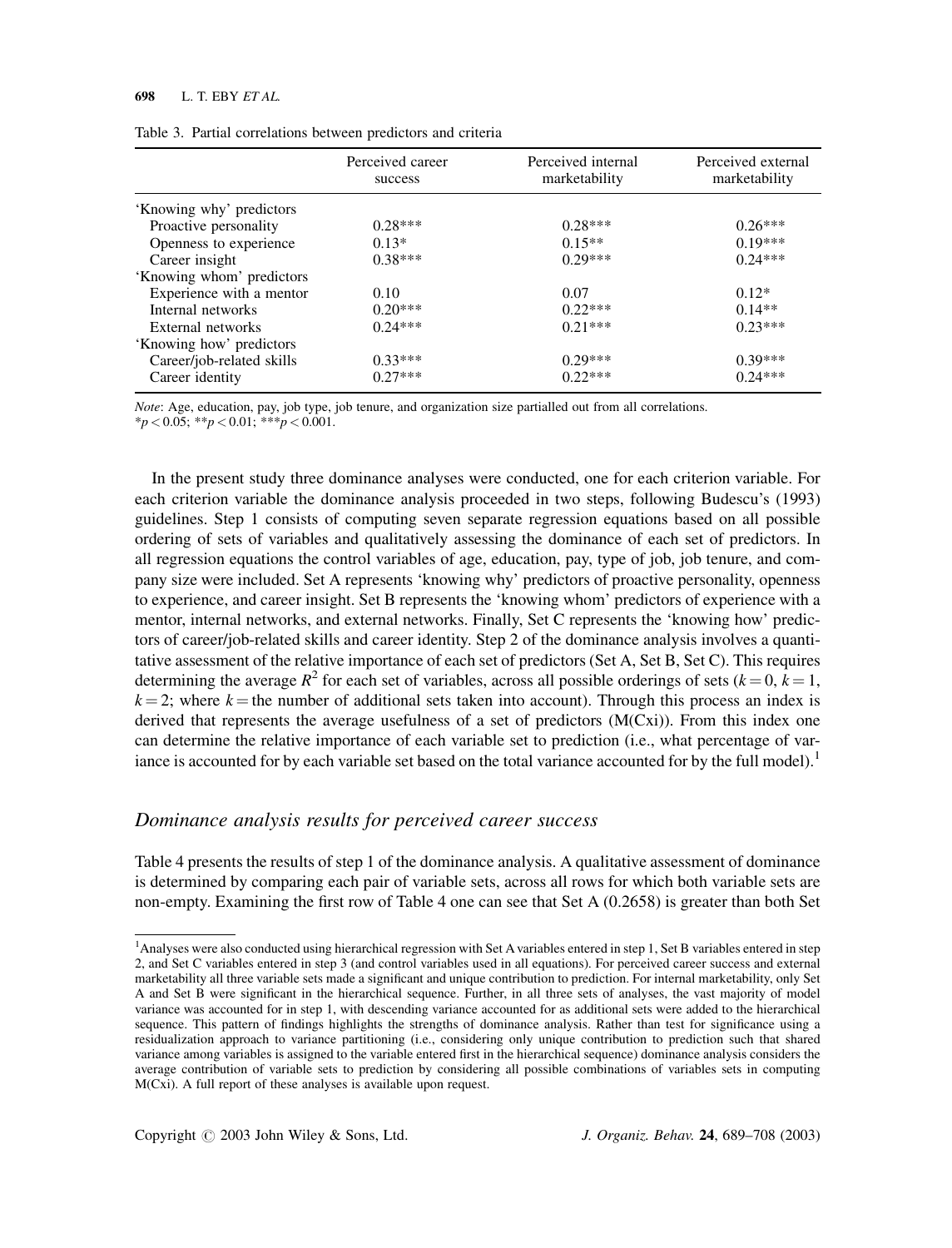|                                     |        | Additional contribution of |        |        |  |
|-------------------------------------|--------|----------------------------|--------|--------|--|
| Variable set <sup>a</sup>           | $R^2$  | Set A                      | Set B  | Set C  |  |
|                                     | 0      | 0.2658                     | 0.1868 | 0.2301 |  |
| Set A                               | 0.2658 |                            | 0.0160 | 0.0149 |  |
| Set B                               | 0.1868 | 0.0950                     |        | 0.0615 |  |
| Set C                               | 0.2301 | 0.0506                     | 0.0182 |        |  |
| Set A, Set B                        | 0.2818 |                            |        | 0.0099 |  |
| Set A, Set C                        | 0.2807 |                            | 0.0110 |        |  |
| Set B, Set C                        | 0.2483 | 0.0434                     |        |        |  |
| Total $R^2$ (Set A, Set B, Set C) = | 0.2917 |                            |        |        |  |

Table 4. Dominance analysis for perceived career success criterion

Note: All sets include control variables age, education, pay, job type, job tenure, and organization size.

<sup>a</sup>Set A = Knowing why predictors (proactive personality; openness to experience; career insight). Set B = Knowing whom predictors (experience with a mentor; internal networks; external networks). Set  $C =$ Knowing how predictors (career/job-related skills; career identity).

B (0.1868) and Set C (0.2301), providing some initial evidence that Set A is dominant to the other variable sets. Data from row 3 and row 4 confirm this assertion. In row 3 Set A (0.0950) is greater than Set C (0.0615) and in row 4 Set A (0.0506) is greater than Set B (0.0182). Regarding the dominance of Set B versus Set C, the results are mixed. In row 1 Set C (0.2301) is greater than Set B (0.1868). However, in row 2 Set B (0.0160) is greater than Set C (0.0149). Table 5 reports the quantitative assessment of dominance. Of the total variance accounted for by all variables, including the covariates  $(R^2 = 0.2917$  as shown in Table 4), Set A makes the most unique contribution to prediction, followed by Set C and then Set B. As shown in Table 5, the average  $R^2$  for Set A is 0.1273, compared to 0.0927 for Set C and 0.0716 for Set B. More specifically, the 'knowing why' predictors (Set A) account for 43.6 per cent of the total variance in the full model, the 'knowing how' predictors account for an additional 31.8 per cent of the variance, and the 'knowing whom' predictors account for the remaining 24.6 per cent of the explained variance.

# Dominance analysis results for perceived internal marketability

Tables 6 and 7 report the results of the dominance analysis for internal marketability. The total variance accounted for by all three variable sets (including the covariates) is  $R^2 = 0.2109$  (see Table 6). The

| $\boldsymbol{k}$    | Set A  | Set B  | Set C  |
|---------------------|--------|--------|--------|
| $\mathbf{0}$        | 0.2658 | 0.1868 | 0.2301 |
|                     | 0.0728 | 0.0171 | 0.0382 |
| 2                   | 0.0434 | 0.0110 | 0.0099 |
| M(Cxi)              | 0.1273 | 0.0716 | 0.0927 |
| Relative percentage | 43.6%  | 24.6%  | 31.8%  |

Table 5. Quantitative measures of importance for variable sets with perceived career success criterion

Note: All sets include control variables age, education, pay, job type, job tenure, and organization size. Set  $A =$ Knowing why predictors (proactive personality; openness to experience; career insight). Set  $B =$ Knowing whom predictors (experience with a mentor; internal networks; external networks). Set  $C =$ Knowing how predictors (career/job-related skills; career identity). M(Cxi) indicates the average usefulness of each set of variables. Relative percentage indicates the relative importance of each set of variables to overall prediction.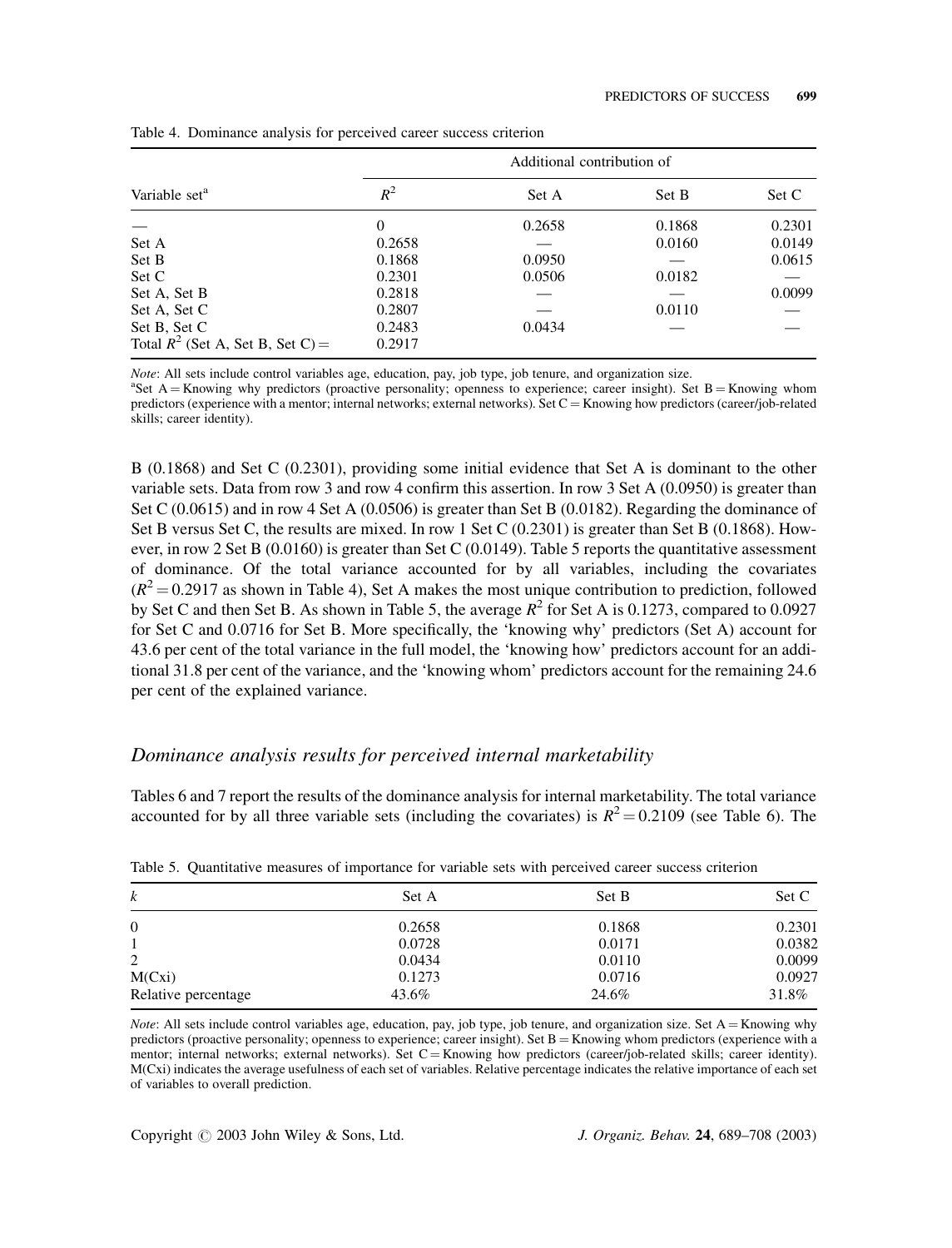|                                     |          | Additional contribution of |        |        |
|-------------------------------------|----------|----------------------------|--------|--------|
| Variable set <sup>a</sup>           | $R^2$    | Set A                      | Set B  | Set C  |
|                                     | $\Omega$ | 0.1750                     | 0.1299 | 0.1530 |
| Set A                               | 0.1750   |                            | 0.0275 | 0.0131 |
| Set B                               | 0.1299   | 0.0726                     |        | 0.0460 |
| Set C                               | 0.1530   | 0.0351                     | 0.0229 |        |
| Set A, Set B                        | 0.2025   |                            |        | 0.0084 |
| Set A, Set C                        | 0.1881   |                            | 0.0228 |        |
| Set B, Set C                        | 0.1759   | 0.0350                     |        |        |
| Total $R^2$ (Set A, Set B, Set C) = | 0.2109   |                            |        |        |

Table 6. Dominance analysis for perceived internal marketability criterion

Note: All sets include control variables age, education, pay, job type, job tenure, and organization size.

<sup>a</sup>Set A = Knowing why predictors (proactive personality; openness to experience; career insight). Set B = Knowing whom predictors (experience with a mentor; internal networks; external networks). Set  $C =$  Knowing how predictors (career/job-related skills; career identity).

Table 7. Quantitative measures of importance for variable sets with perceived internal marketability criterion

| $\boldsymbol{k}$    | Set A  | Set B  | Set C    |
|---------------------|--------|--------|----------|
| $\overline{0}$      | 0.1750 | 0.1299 | 0.1530   |
|                     | 0.0539 | 0.0252 | 0.0296   |
| 2                   | 0.0350 | 0.0228 | 0.0084   |
| M(Cxi)              | 0.0880 | 0.0593 | 0.0637   |
| Relative percentage | 41.7%  | 28.1%  | $30.2\%$ |

*Note*: All sets include control variables age, education, pay, job type, job tenure, and organization size. Set  $A =$ Knowing why predictors (proactive personality; openness to experience; career insight). Set  $B =$ Knowing whom predictors (experience with a mentor; internal networks; external networks). Set  $C =$ Knowing how predictors (career/job-related skills; career identity). M(Cxi) indicates the average usefulness of each set of variables. Relative percentage indicates the relative importance of each set of variables to overall prediction.

row-wise comparisons in Table 6 demonstrate that, again, Set A ('knowing why') is dominant to both Set C ('knowing how') and Set B ('knowing whom'). Also consistent with the results for perceived career success, there is not a clear pattern of dominance between Set B and Set C (see row-wise comparisons in Table 6). Table 7 provides quantitative information on the relative importance of these three sets of predictors. Set A ('knowing why') accounted for 41.7 per cent of the total variance, followed by Set C (30.2 per cent) and Set B (28.1 per cent).

# Dominance analysis results for perceived external marketability

Tables 8 and 9 present the dominance analysis results for external marketability. The total variance accounted for by all variables, including the covariates, is  $R^2 = 0.2616$  (see Table 8). A different pattern of findings is found with this criterion. As illustrated in Table 8, Set C ('knowing how') is dominant to both Set A ('knowing why') and Set B ('knowing whom'). However, in comparing Set A and Set B, Table 8 does not portray a clear pattern of dominance. In terms of relative importance to prediction, of the total variance accounted for Set C makes the most unique contribution to prediction (46.1 per cent, see Table 9). In addition, Table 9 indicates that Set A is more important to prediction than Set B, with Set A accounting for 29.9 per cent of the model variance and Set B accounting for 24.0 per cent of the variance.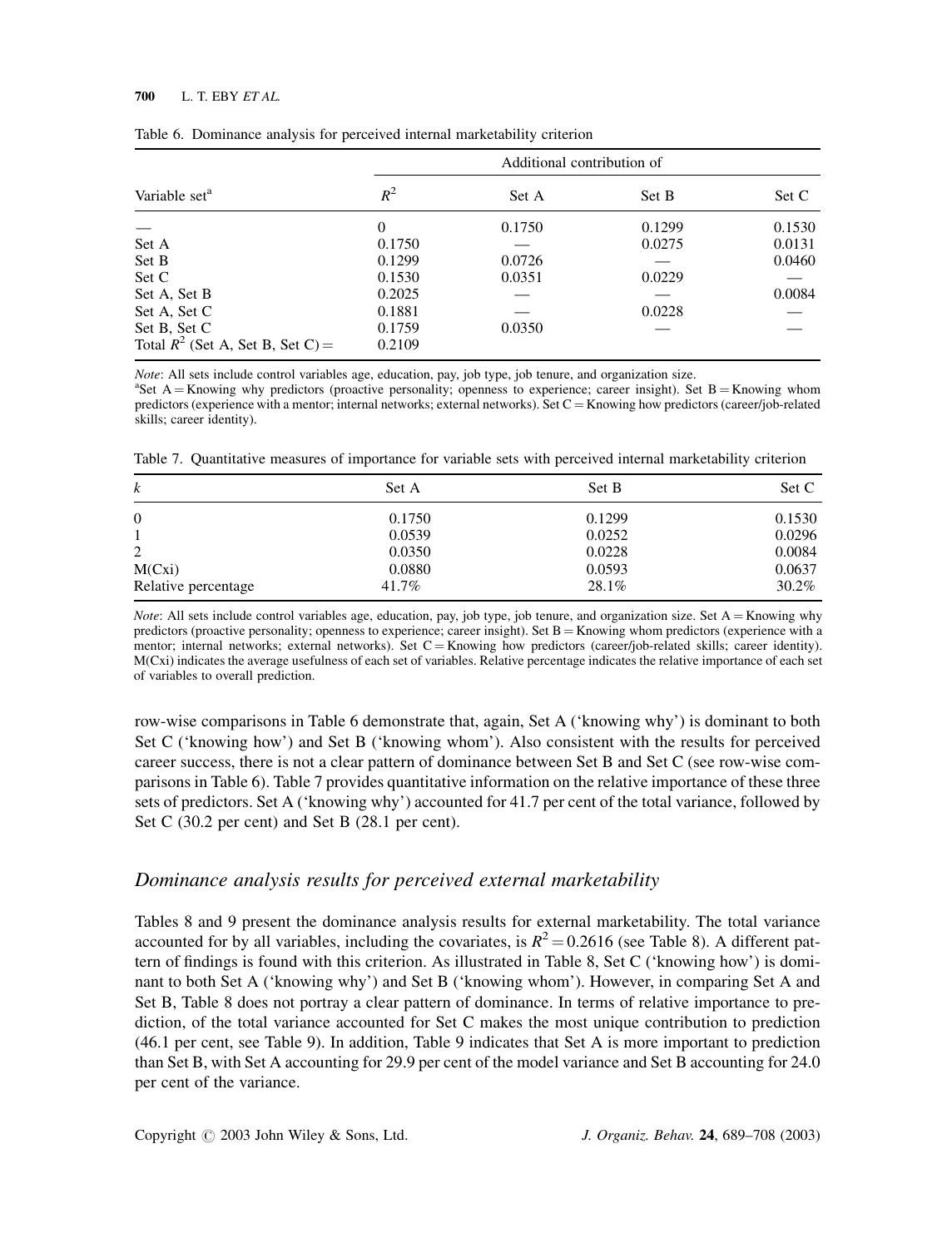|                                     | Additional contribution of |        |        |        |  |
|-------------------------------------|----------------------------|--------|--------|--------|--|
| Variable set <sup>a</sup>           | $R^2$                      | Set A  | Set B  | Set C  |  |
|                                     | 0                          | 0.1954 | 0.1636 | 0.2432 |  |
| Set A                               | 0.1954                     |        | 0.0207 | 0.0571 |  |
| Set B                               | 0.1636                     | 0.0525 |        | 0.0894 |  |
| Set C                               | 0.2432                     | 0.0093 | 0.0098 |        |  |
| Set A, Set B                        | 0.2161                     |        |        | 0.0455 |  |
| Set A, Set C                        | 0.2525                     |        | 0.0091 |        |  |
| Set B, Set C                        | 0.2530                     | 0.0086 |        |        |  |
| Total $R^2$ (Set A, Set B, Set C) = | 0.2616                     |        |        |        |  |

Table 8. Dominance analysis for perceived external marketability criterion

Note: All sets include control variables age, education, pay, job type, job tenure, and organization size.

 $S$ et A = Knowing why predictors (proactive personality; openness to experience; career insight). Set B = Knowing whom predictors (experience with a mentor; internal networks; external networks). Set  $C =$  Knowing how predictors (career/job-related skills; career identity).

Table 9. Quantitative measures of importance for variable sets with perceived external marketability criterion

| $\boldsymbol{k}$    | Set A  | Set B  | Set C    |
|---------------------|--------|--------|----------|
| $\overline{0}$      | 0.1954 | 0.1636 | 0.2432   |
|                     | 0.0309 | 0.0153 | 0.0733   |
| 2                   | 0.0086 | 0.0091 | 0.0455   |
| M(Cxi)              | 0.0783 | 0.0627 | 0.1207   |
| Relative percentage | 29.9%  | 24.0%  | $46.1\%$ |

Note: All sets include control variables age, education, pay, job type, job tenure, and organization size. Set  $A =$ Knowing why predictors (proactive personality; openness to experience; career insight). Set  $B =$  Knowing whom predictors (experience with a mentor; internal networks; external networks). Set  $C =$  Knowing how predictors (career/job-related skills; career identity). M(Cxi) indicates the average usefulness of each set of variables. Relative percentage indicates the relative importance of each set of variables to overall prediction.

# **Discussion**

Our findings illustrate that 'knowing why,' 'knowing whom,' and 'knowing how' are all important in predicting perceived career success, perceived internal marketability, and perceived external marketability. This provides strong support for recent theorizing on the importance of these three classes of career competencies in understanding career success (Arthur et al., 1999; DeFillippi & Arthur, 1994). The results of the dominance analysis demonstrate that all three classes of predictors have practical value given their unique contribution to prediction and indicate the relative importance of these three sets of predictors in understanding the three criterion variables.

The specific findings associated with 'knowing why' demonstrate that not all individuals may fare equally well in the boundaryless career. Consistent with recent writing, individuals who are 'self-starters' (i.e., proactive), flexible and adaptable to new experiences (i.e., high on openness to experience), and know their personal strengths and liabilities (i.e., have career insight), are more likely to thrive in an unstable and ever-changing work environment (e.g., Mirvis & Hall, 1996). Our findings are consistent with previous research which has found that personality variables affect individuals' ability to adjust to inter-firm transitions (e.g., Kilduff & Day, 1994) and that individuals high on proactive personality tend to report greater career satisfaction (Seibert et al., 1999). However, the significant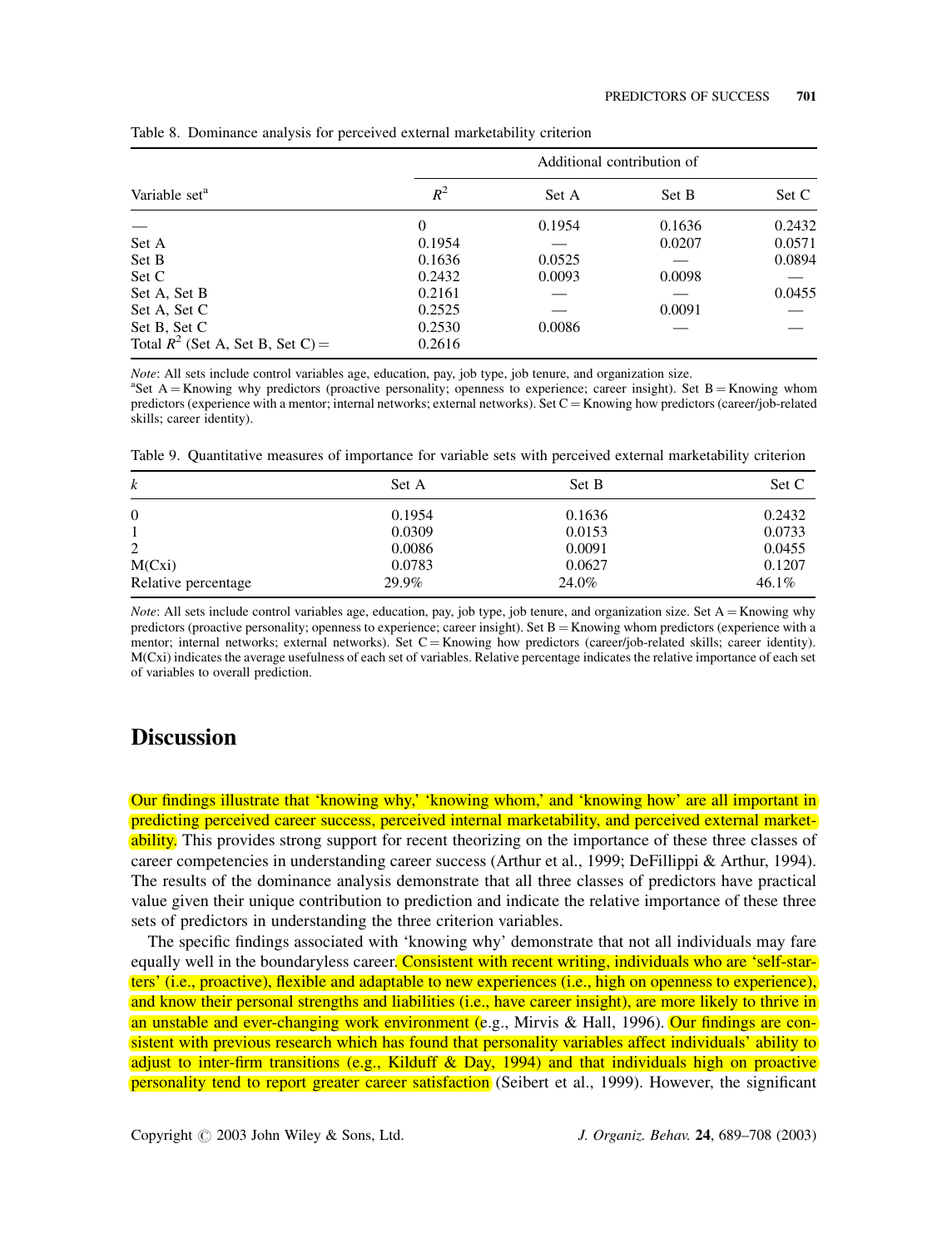relationship found between openness to experience and perceived career success is not consistent with previous research, which has typically failed to find significant effects (e.g., Seibert, Crant, & Kramer, 2001). One explanation is that our sample is different from those used in previous research. Specifically, the subjects in the present study tended to be younger (and more homogeneous in age) than those included in previous research (e.g., Judge, Higgins, Thoresen, & Barrick, 1999; Seibert et al., 2001). Perhaps the 'Generation X' individuals in our study who were higher on openness to experience believe they have achieved greater career success because they have different expectations than individuals from other age cohorts. While additional research is needed to determine the scientific merit of this explanation, it is consistent with writing on the changing expectations of younger workers (e.g., Hall & Richter, 1990). Another interesting area for future research would be determining how and why these traits are related to one's marketability. For example, do individuals who are high on proactive personality or openness to experience network more effectively or intensively? Likewise, is it that those high on career insight engage in more career exploration, or perhaps do so more efficiently?

'Knowing whom' predictors are also important predictors of career success. Previous research has demonstrated that networking is associated with re-employment (e.g., Granovetter, 1973; Lin & Dumin, 1986) and traditional indicators of career success such as promotion rates, bonuses, and job mobility (e.g., Burt, 1997). Our findings extend this research by linking networking to perceived career success, as well as perceptions of both internal and external marketability. It is also noteworthy that having extensive networks *within* the organization is associated with perceptions of *external* marketability and vice versa *(external* networks are associated with perceptions about *internal* marketability). This finding is consistent with the idea that networking is very important in today's marketplace (Hirsch, 1987; Powell & Brantley, 1992) and suggests that individuals may want to invest time in networking both inside and outside their organization.

The final class of predictors ('knowing how') is also related to all three criteria of career success. The idea that building and diversifying one's skill set and engaging in continuous learning is essential in today's economy has been extensively discussed in the literature (e.g., Arthur et al., 1999; Arthur & Rousseau, 1996a; Bird, 1994). Our findings confirm the importance of these activities by linking skill building to perceived career success, internal marketability, and external marketability. Perhaps those with extensive skill sets and a propensity to seek out new learning experiences report more satisfaction in their career because they feel well rounded and have a strong professional identity. This would be consistent with Hall and colleagues writing on the importance of developing an integrated self-identity that is not tied to any one organization and instead is linked to one's profession (Hall & Mirvis, 1996; Mirvis & Hall, 1994, 1996).

While general support is found for the 'knowing why,' 'knowing whom,' 'knowing how' framework, experience with a mentor did not consistently emerge as a significant predictor of career success. While mentoring was related to perceptions of external marketability, it was neither related to perceptions of internal marketability nor perceived career success. This is surprising since previous research has linked the mentoring functions of career-related and psychosocial support to career satisfaction (see Allen, Ebym Poteet, Lentz, & Lima, 2003, for a review). Perhaps the reason that the present study failed to find support is that we used a global measure of mentoring experience. We also did not differentiate whether the individual had experience in a formal or informal mentoring relationship, and research indicates that this distinction may be important (e.g., Ragins & Cotton, 1999). The finding that experience with a mentor was related to perceived external, but not internal, marketability is interesting. It may be reflective of changes in the role of a mentor (e.g., providing visibility to those outside one's organization; see Eby & McManus, 2002) or the reality that mentors can do less to enhance internal marketability since resources and opportunities are constrained in many organizations.

The dominance analysis provides additional information on the relationship between the three classes of predictors and career success. First and foremost, each class of predictors contributed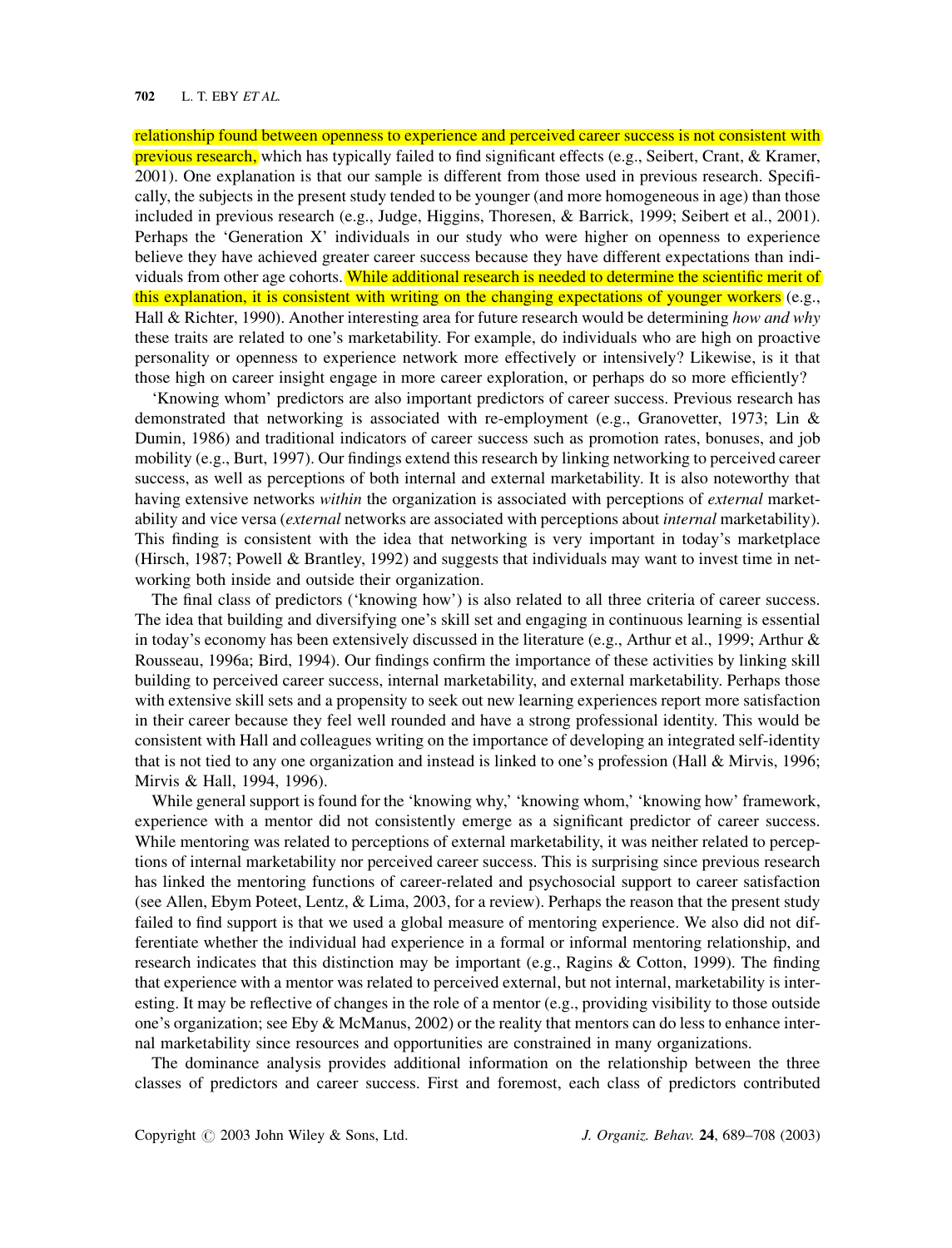considerable unique variance to the prediction of perceived career success, perceived internal marketability, and perceived external marketability. This indicates that all three types of career competencies are likely to add value to individuals' careers. Further, in two of the three analyses (predicting perceived career success and perceived internal marketability) 'knowing why' emerged as the most important set of predictors. Thus, a willingness to try new things, create opportunities, and set realistic goals appears particularly likely to pay career dividends. In addition, the 'knowing whom' career competency was consistently ranked as the least important set of predictors (i.e., it explained the least unique variance of all three variable sets). Additional research is needed on the role of networking in the boundaryless career since this is the first empirical study examining this relationship and our measures of networking are new to the literature. In addition, our weaker findings related to 'knowing whom' may in part reflect the limitations associated with our measure of mentoring.

The dominance analysis also reveals that the relative importance of 'knowing why,' 'knowing whom,' and 'knowing how' varies some across criteria. Specifically, in predicting perceived external marketability the most important set of variables were those associated with 'knowing how' whereas for the other two criteria (perceived career success and perceived internal marketability) 'knowing why' emerged as most essential. Taken together, the dominance analysis confirms that certain 'types' of individuals are likely to fare better in the boundaryless career than others, that investing in training and skill updating should yield a good return on investment, and that, while to a lesser degree, being connected within and outside the organization may all be important for career success.

### Implications for future research

The present study has several implications for research. Most notably our findings provide initial support for Arthur and colleagues' (Arthur et al., 1999: DeFillippi & Arthur, 1994, 1996) theorizing that 'knowing why,' 'knowing whom,' and 'knowing how' are important predictors of success in the boundaryless career. An interesting avenue for future study is the causal relationships among the three career competencies. For instance, self-awareness and proactivity ('knowing why' variables) may be antecedents of network development ('knowing whom' variables) since individuals who have clearly defined goals and are willing to try new things may be more likely to seek out relationships with others. Alternatively, the process of building relationships within and outside one's organization ('knowing whom' variables) may lead to greater self-knowledge, goal setting, and encourage greater exploration ('knowing why' variables) or help one more effectively use their 'know-how' (Radier & Burt, 1996). Unfortunately we cannot tease apart these associations in the present study. Future research using longitudinal research designs is encouraged. Another idea for future research is examining the relative importance of internal and external marketability. Specifically, what matters most in terms of being able to adapt to a boundaryless career? Perhaps it depends on what one is trying to predict. External marketability may be associated with greater employment opportunities elsewhere whereas internal marketability may predict involuntary turnover (i.e., the more value-added one is to the company, the lower one's chance of involuntary job loss).

At a broader level, many fundamental questions still exist about the boundaryless career. For example, Gunz et al. (2000) raise definitional questions about the concept of a career boundary. Does this represent a labor market phenomenon (i.e., the extent to which people have mobility within their organization), a demand-side phenomenon (i.e., reluctance to hire individuals without certain skills sets or increased reliance on external versus internal hiring practices), or reluctance to move (i.e., employee resistance to try new things and adapt)? Goffee and Jones (2000) also struggle with the concept of boundarylessness, suggesting that it can take very different forms and also is likely to vary across occupations. Both of these perspectives highlight the need for in-depth qualitative research on how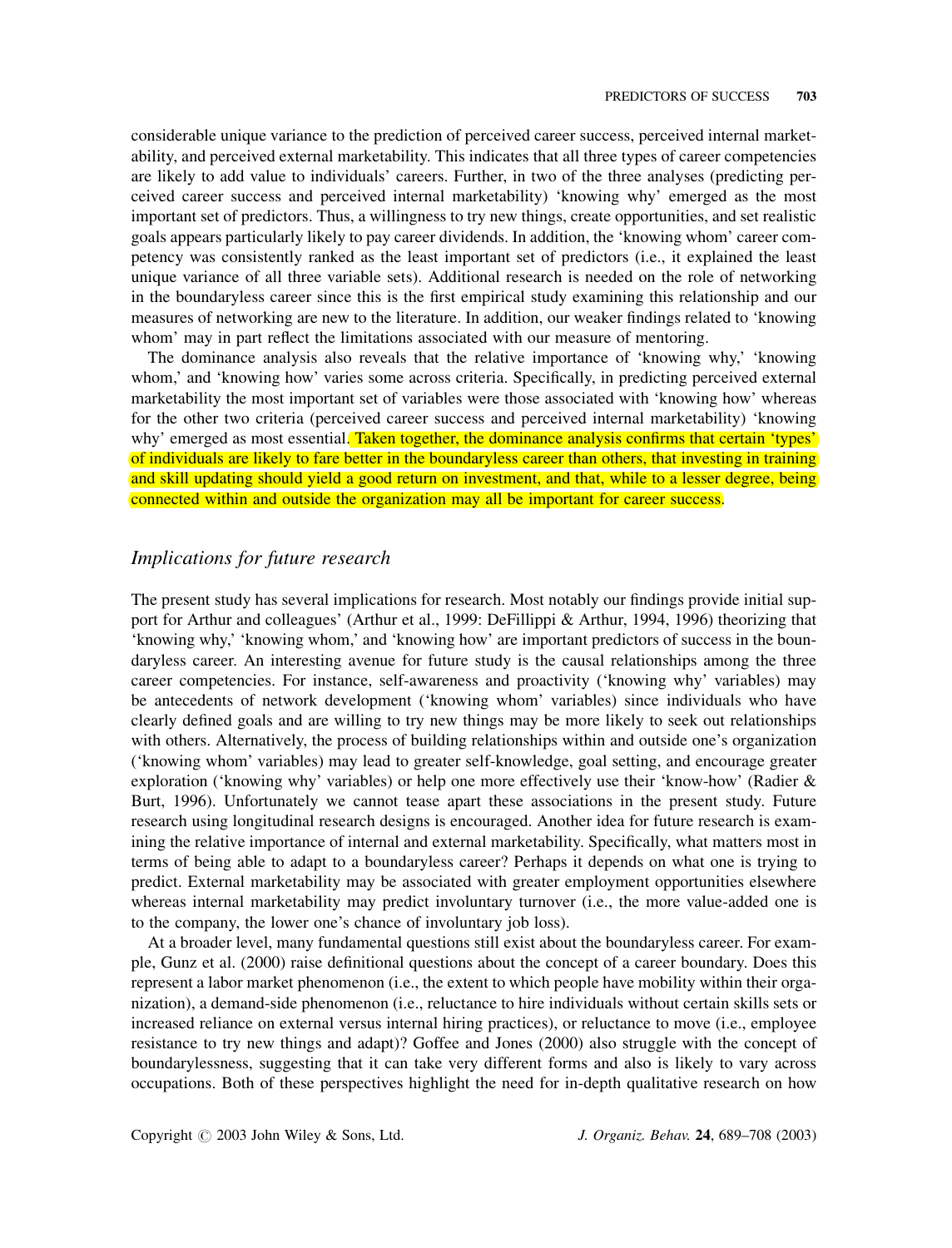individuals' careers unfold in different types of organizations and industries. Some initial work in this area exists (Peiperl et al., 2002; Peiperl, Arthur, Goffee, & Morris, 2000) but additional work is needed.

# Implications for practice

The finding that career insight and career identity were related to career success highlights the importance of individuals managing their own careers rather than expecting their employer to do so. This idea has been lamented in the careers literature (Hall & Associates, 1996) and the current study validates the importance of such individual action. Specific steps that individuals might take include joining professional organizations, subscribing to industry/trade journals to stay on top of trends, and engaging in both self and environmental exploration on a continuous basis. Our findings also suggest that in order to maximize beliefs about external marketability individuals should invest in their own human capital and engage in continuous learning. This might mean taking advantage of learning opportunities and stretch assignments within one's organization, attending seminars and training, or going back to school to diversify one's portfolio of skills. In addition, individuals may want to develop a diverse network base both within and outside the organization and consider entering into a mentoring relationship, particularly if they are looking to enhance their external marketability.

Implications also exist for organizations. One important role that organizations can play is providing opportunities for individuals to develop new skill sets and build internal and external networks. This can reap benefits for an organization since it increases the knowledge base within the company and may foster cross-fertilization of ideas and information across business units and departments (DeFillippi & Arthur, 1994). Organizations may also want to encourage mentoring relationships among their employees since having externally marketable employees increases the human capital available within the organization and creates a more competitive applicant pool in the marketplace.

### Limitations and conclusions

One limitation is that all the data were collected with one administration of a survey. The use of a survey methodology was appropriate given the perceptual nature of the study variables (e.g., perceived career success, personality) but does raise concerns about common method bias. Two things argue against common method bias as an alternative explanation for our findings. First, the correlations are low to moderate (Podsakoff & Organ, 1986). Second, a one-factor test was conducted where all items were factor analyzed to see if a large factor accounted for the majority of the variance (Podsakoff & Organ, 1986). Twelve factors emerged, with the first factor only accounting for 24 per cent of the variance. Nonetheless, to help overcome this limitation future research might measure internal and external marketability from another source such as a supervisor or from human resource inventories. The cross-sectional nature of the present study also means that direction of causality cannot be unambiguously determined. Since the 'knowing why' variables represent stable individual differences it seems unlikely that they would be *caused* by career satisfaction or perceived marketability. However, it is possible that the relationship between marketability and networking is reciprocal; for example, networking may enhance an individual's marketability, which in turn leads to more networking behavior. Future research might collect data over time to better understand such relationships.

Other limitations are related to the measures used in the present study. While scales with established reliability and validity were used whenever possible, in some cases measures of focal constructs did not exist (e.g., perceived internal marketability, perceived external marketability). In such cases it was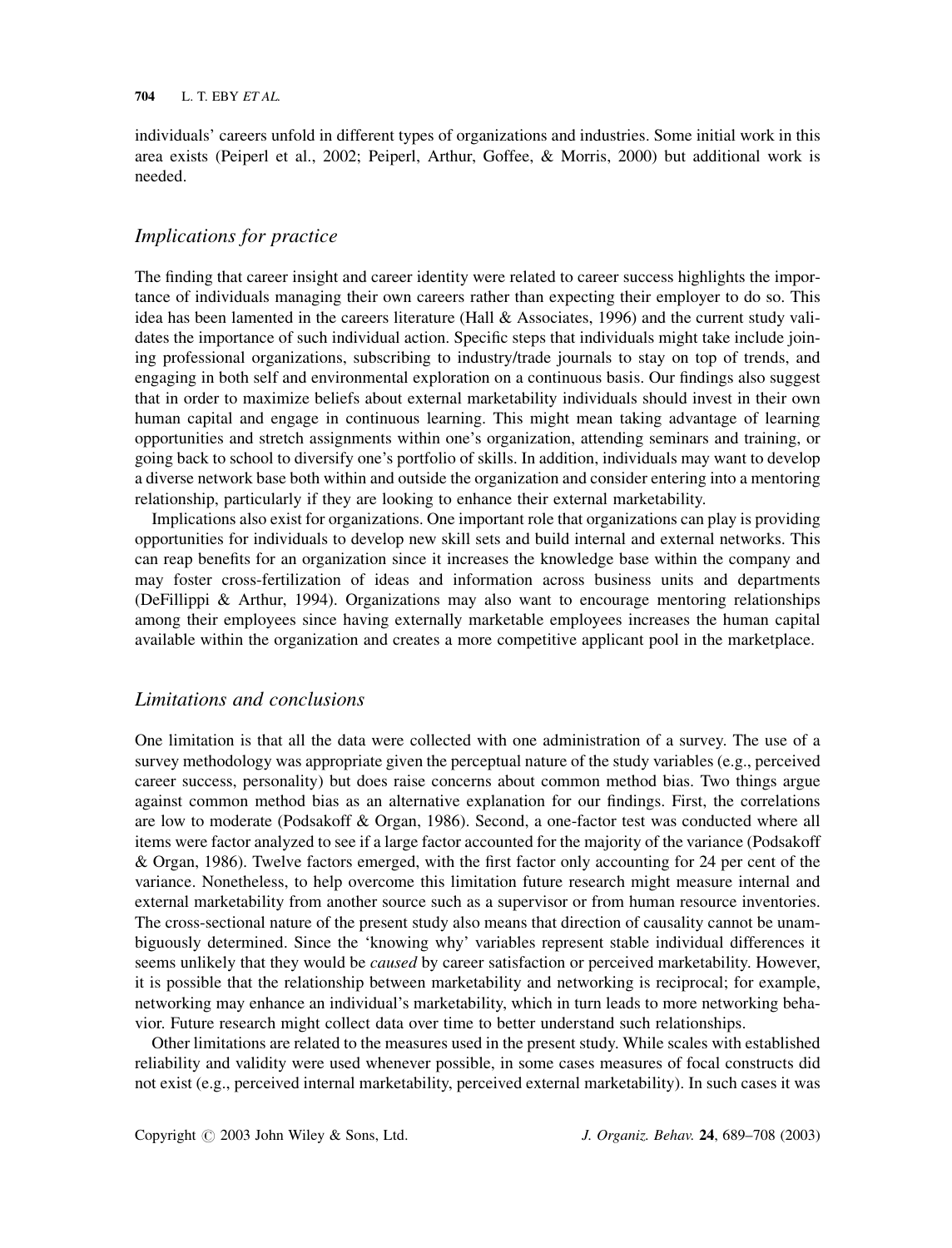necessary to develop measures. Care was taken to write items that tapped each construct domain and reliability analyses supported these newly developed measures. Further, factor analyses provided some initial construct validity evidence for the criterion variables of perceived internal and external marketability as well as the predictor variables of internal and external networks. However, additional validation work is needed on these newly created measures. Another measurement issue is that we used a global measure of mentoring experience. Future research might examine mentoring functions provided, mentoring quality, or an individual's history of mentoring experiences to more fully capture the influence of mentoring on career success.

With respect to the sample, while it was diverse in terms of the types of jobs held as well as industries and organizations sampled, participants were relatively homogeneous with respect to age, education level, and race. Future research might seek samples that are more diverse on these characteristics. For example, Sullivan (1999) notes that with shorter-term employment arrangements discrimination in hiring may increase and minorities may face obstacles finding mentors and developing networks. It may also be the case that younger workers adapt better to fluid and changing employment arrangements than older workers due to more realistic expectations about employment contracts and different value systems (Sullivan et al., 1998). These represent interesting and potentially important areas for future research on the boundaryless career.

A related issue that has been noted in the literature is whether there are gender differences in success in the boundaryless career (Fondas, 1996).<sup>2</sup> We conducted post hoc analyses to explore this possibility. No main effects for gender were found in terms of perceived career success, internal marketability, or external marketability. However, four significant interactions were found. This included an interaction between sex and external networks on career satisfaction, an interaction between sex and internal networks on career satisfaction, an interaction between sex and career/job-related skills on career satisfaction, and an interaction between sex and proactive personality on external marketability. Follow-up tests indicated that in all four cases the relationship between the predictor and criterion was stronger for women than men (e.g., the correlation between proactive personality and external marketability was 0.31,  $p < 0.001$  for women and 0.20,  $p < 0.001$  for men; the correlation between internal networks and career satisfaction was  $0.36$ ,  $p < 0.001$  for women and  $0.13$ , n.s. for men). Given these preliminary findings, additional research on the role of gender in the boundaryless career seems warranted.

With individuals experiencing less job stability and increased organizational changes, the boundaryless career is emerging as an important paradigm in the study of careers. The present study provides the first comprehensive empirical study of the career competencies theorized as important in managing a boundaryless career and illustrates the relative importance of each as predictors of career satisfaction, internal marketability, and external marketability. Our findings serve as an empirical foundation for future research on the boundaryless career and highlight the complex sets of career competencies that may be necessary to successfully navigate in today's more volatile organizational environment.

# Acknowledgements

This research was supported by a grant from the University of Georgia Research Foundation. The opinions expressed herein reflect those of the authors and not the granting agency. A previous version of this paper was presented at the 2003 annual meeting of the Society for Industrial and Organizational Psychology, Orlando, Florida. Thanks to Andi Brinley for her assistance with this study.

<sup>&</sup>lt;sup>2</sup>Thanks to an anonymous reviewer for noting the potentially important role of gender in predicting career success.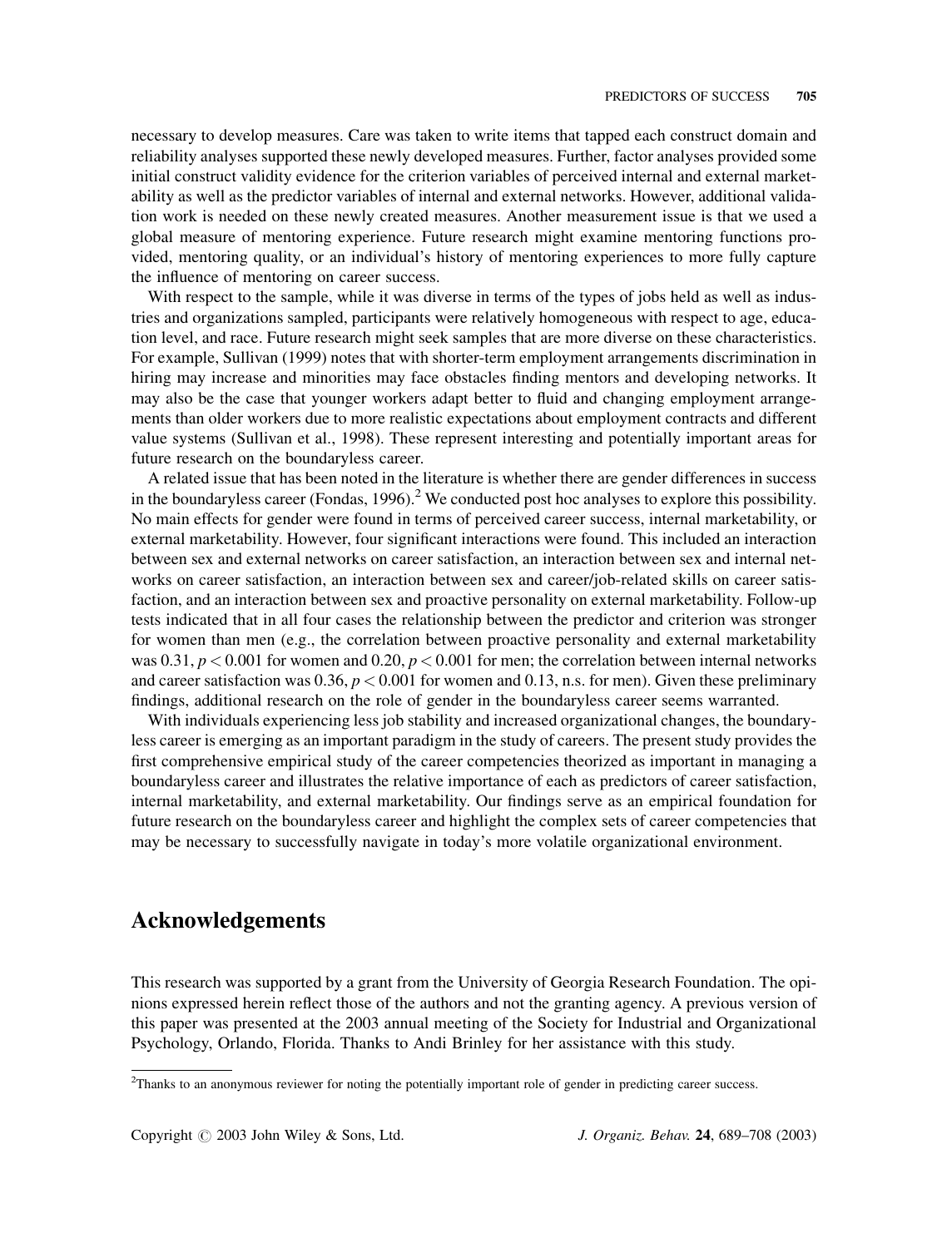# Author biographies

Lillian T. Eby is an Associate Professor of Psychology at the University of Georgia. Her current research interests include career theory, organizational mentoring, and work and family issues. Marcus M. Butts is a doctoral student in the Applied Psychology Program at the University of Georgia. His current research interests are in the area of work teams and organizational careers. Angie L. Lockwood is a doctoral student in the Applied Psychology Program at the University of Georgia. Her current research interests are in the area of organizational mentoring and work and family.

# References

- Allen, T. D., Eby, L. T., Poteet, M., Lentz, L., & Lima, L. (2003). Outcomes of mentoring for protégés: a metaanalysis. Journal of Applied Psychology (in press).
- Arthur, M. B. (1994). The boundaryless career: a new perspective for organizational inquiry. Journal of Organizational Behavior, 15, 295–306.
- Arthur, M. B., & Rousseau, D. M. (1996a). The boundaryless career: A new employment principle for a new organizational era (pp. 237–255). New York: Oxford University Press.
- Arthur, M. B., & Rousseau, D. M. (1996b). Introduction: the boundaryless career as a new employment principle. In M. B. Arthur, & D. M. Rousseau (Eds.), The boundaryless career: A new employment principle for a new organizational era (pp. 3–20). New York: Oxford University Press.
- Arthur, M. B., Inkson, D., & Pringle, J. (1999). The new careers: Individual action and economic change. London: Sage.
- Barrick, M. R., & Mount, M. K. (1991). The big five personality dimensions and job performance: a meta-analysis. Personnel Psychology, 44, 1–25.
- Bateman, T. S., & Crant, J. M. (1993). The proactive component of organizational behavior. Journal of Organizational Behavior, 14, 103–118.
- Bird, A. (1994). Careers as repositories of knowledge: a new perspective on boundaryless careers. Journal of Organizational Behavior, 15, 325–344.
- Bird, A. (1996). Careers as repositories of knowledge: considerations for boundaryless careers. In M. B. Arthur, & D. M. Rousseau (Eds.), The boundaryless career: A new employment principle for a new organizational era (pp. 150–168). New York: Oxford University Press.
- Bridges, W. (1994). Jobshift. Reading, MA: Addison-Wesley.
- Budescu, D. V. (1993). Dominance analysis: a new approach to the problem of relative importance of predictors in multiple regression. Psychological Bulletin, 114, 542–551.
- Burt, R. S. (1997). Contingency value of social capital. Administrative Science Quarterly, 42, 339–365.
- Cohen, J., & Cohen, P. (1983). Applied multiple correlation/regression. Hillsdale, NJ: Lawrence Erlbaum.
- Costa, P. T., Jr, & McCrae, R. (1992). NEO-PI-R and NEO-FFI professional manual. Odessas, FL: Psychological Assessment Resources.
- Darlington, R. R. (1968). Multiple regression in psychological research and practice. Psychological Bulletin, 69, 161–182.
- DeFillippi, R. J., & Arthur, M. B. (1994). The boundaryless career: a competency-based perspective. *Journal of* Organizational Behavior, 15, 307–324.
- DeFillippi, R. J., & Arthur, M. B. (1996). Boundaryless contexts and careers: a competency-based perspective. In M. B. Arthur, & D. M. Rousseau (Eds.), The boundaryless career: A new employment principle for a new organizational era (pp. 116–131). New York: Oxford University Press.
- Dillman, D. A. (2000). Mail and internet surveys. New York: Wiley.
- Driver, M. J. (1982). Career concepts: a new approach to career research. In R. Katz (Ed.), Career issues in human resource management. Englewood Cliffs, NJ: Prentice-Hall.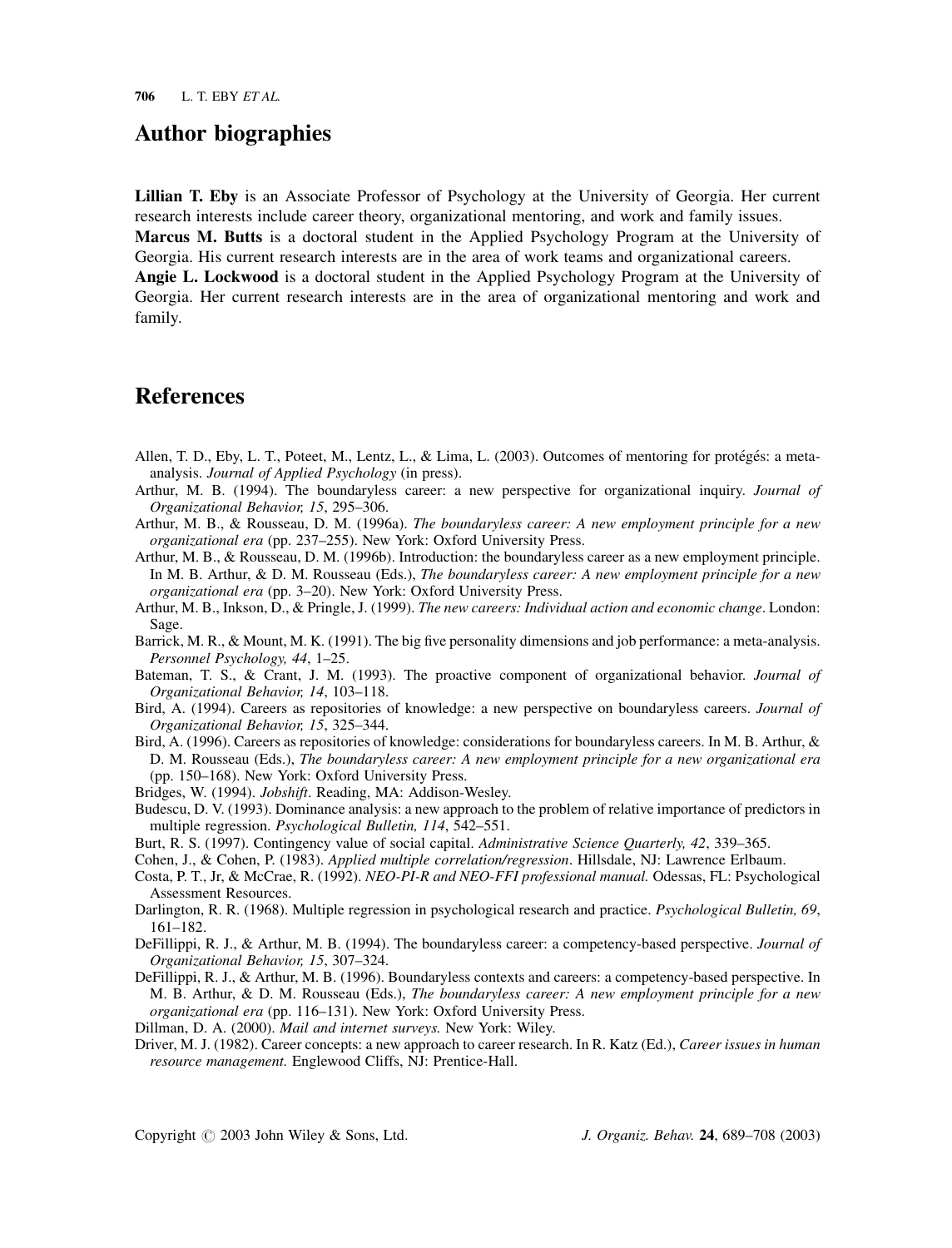- Eby, L. T., & DeMatteo, J. S. (2000). When the type of move matters: examining employee outcomes under various relocation situations. Journal of Organizational Behavior, 21, 677–687.
- Eby, L. T., & McManus, S. E. (2002). Protégés' most positive mentoring experience. Paper presented in the symposium 'Underlying processes responsible for beneficial mentorships: Implications of emerging research, R. Day, & T. D. Allen (Co-Chairs), Annual meeting of the Society for Industrial and Organizational Psychology, Toronto, Canada, April.
- Fondas, N. (1996). Feminization at work: career implications. In M. B. Arthur, & D. M. Rousseau (Eds.), The boundaryless career: A new employment principle for a new organizational era (pp. 282–293). New York: Oxford University Press.
- Goffee, R., & Jones, G. (2000). Career, community, and social architecture: an exploration of concepts. In M. A. Peiperl, M. B. Arthur, R. Goffee, & T. Morris (Eds.), Career frontiers: New conceptions of working lives (pp. 256–272). Oxford: Oxford University Press.
- Granovetter, M. (1973). The strength of weak ties. American Journal of Sociology, 78, 1360–1380.
- Greenhaus, J. H., Callanan, G. A., & Godshalk, V. M. (1990). Career management (3rd edn). Fort Worth: Dryden Press.
- Greenhaus, J. H., Parasuraman, S., & Wormley, W. M. (1990). Effects of race on organizational experiences, job performance evaluations, and career outcomes. Academy of Management Journal, 33, 64–86.
- Gunz, H., Evans, M., & Jalland, M. (2000). Career boundaries in the 'boundaryless' world. In M. A. Peiperl, M. B. Arthur, R. Goffee, & T. Morris (Eds.), Career frontiers: New conceptions of working lives (pp. 24–53). Oxford: Oxford University Press.
- Hall, D. T. (1976). Careers in organizations. Santa Monica, CA: Goodyear.
- Hall, D. T. & Associates (1996). The career is dead—long live the career: A relational approach to careers. San Francisco, CA: Jossey Bass.
- Hall, D. T., & Mirvis, P. H. (1996). The new protean career: psychological success and the path with a heart. In D. T., Hall & Associates (Ed.), *The career is dead—long live the career* (pp. 15–45). San Francisco: Jossey Bass.
- Hall, D. T., & Richter, J. (1990). Career gridlock: baby boomers hit the wall. Academy of Management Executive, 4(3), 7–23.
- Higgins, M. C., & Kram, K. E. (2001). Reconceptualizing mentoring at work: a developmental network perspective. Academy of Management Review, 26, 264–288.
- Hirsch, P. (1987). Pack your own parachute. Reading, MA: Addison-Wesley.
- Jones, C., & Lichtenstein, B. M. B. (2000). The 'architecture' of careers: how career competencies reveal firm dominant logic in professional services. In M. A. Peiperl, M. B. Arthur, R. Goffee, & T. Morris (Eds.), Career frontiers: New conceptions of working lives (pp. 153–176). Oxford: Oxford University Press.
- Judge, T. A., Higgins, C. A., Thoresen, C. A., & Barrick, M. R. (1999). The big five personality traits, general mental ability, and career success across the lifespan. Personnel Psychology, 52, 621–652.
- Kilduff, M., & Day, D. V. (1994). Do chameleons get ahead? The effects of self-monitoring on managerial career success. Academy of Management Journal, 37, 1047–1060.
- Kram, K. E. (1985). Mentoring at work. Glenview, IL: Scott Foresman.
- Lado, A. A., Boyd, N. G., & Wright, P. (1992). A competency-based model of sustainable competitive advantage: toward a conceptual integration. Journal of Management, 18, 77–91.
- Lin, N., & Dumin, M. (1986). Access to occupations through social ties. Social Networks, 8, 365–385.
- London, M. (1983). Toward a theory of career motivation. Academy of Management Review, 8, 620–630.
- London, M. (1993). Relationships between career motivation, empowerment, and support for career development. Journal of Occupational and Organizational Psychology, 66, 55–69.
- Mauer, T. J., & Tarulli, B. A. (1994). Investigation of perceived environment, perceived outcome, and person variables in relationship to voluntary development activity by employees. Journal of Applied Psychology, 79, 3–14.
- Miller, D. C., & Form, W. H. (1951). *Industry sociology*. New York: Harper Collins.
- Mirvis, P. H., & Hall, D. T. (1994). Psychological success and the boundaryless career. Journal of Organizational Behavior, 15, 365–380.
- Mirvis, P. H., & Hall, D. T. (1996). Psychological success and the boundaryless career. In M. B. Arthur, & D. M. Rousseau (Eds.), The boundaryless career: A new employment principle for a new organizational era (pp. 237– 255). New York: Oxford University Press.
- Noe, R. A., Noe, A. W., & Bachhuber, J. A. (1990). An investigation of the correlates of career motivation. Journal of Vocational Behavior, 37, 340–356.
- Parker, H., & Arthur, M. B. (2000). Careers, organizing, and community. In M. A. Peiperl, M. B. Arthur, R. Goffee, & T. Morris (Eds.), Career frontiers: New conceptions of working lives (pp. 99–121). Oxford: Oxford University Press.